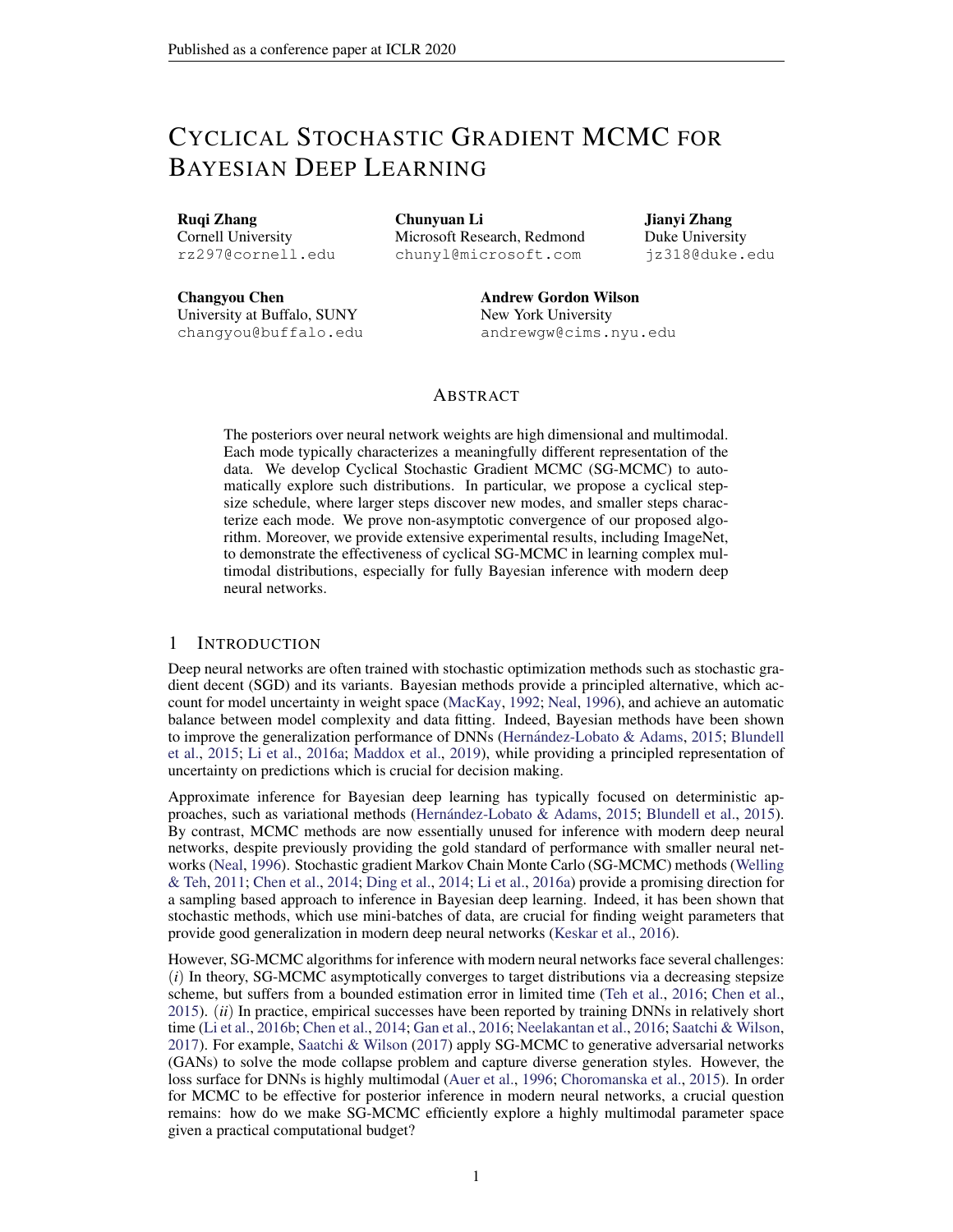Several attempts have been made to improve the sampling efficiency of SG-MCMC. Stochastic Gradient Hamiltonian Monte Carlo (SGHMC) (Chen et al., 2014) introduces momentum to Langevin dynamics. Preconditioned stochastic gradient Langevin dynamics (pSGLD) (Li et al., 2016a) adaptively adjusts the sampler's step size according to the local geometry of parameter space. Though simple and promising, these methods are still inefficient at exploring multimodal distributions in practice. It is our contention that this limitation arises from difficulties escaping local modes when using the small stepsizes that SG-MCMC methods typically require. Note that the stepsize in SG-MCMC controls the sampler's behavior in two ways: the magnitude to deterministically drift towards high density regions *wrt.* the current stochastic gradient, and the level of injecting noise to randomly explore the parameter space. Therefore, a small stepsize reduces both abilities, resulting in a large numbers of iterations for the sampler to move across the modes.

In this paper, we propose to replace the traditional decreasing stepsize schedule in SG-MCMC with a cyclical variant. To note the distinction from traditional SG-MCMC, we refer to this method as *Cyclical SG-MCMC* (cSG-MCMC). The comparison is illustrated in Figure [1.](#page-1-0) The blue curve is the traditional decay, while the red curve shows the proposed cyclical schedule. Cyclical SG-MCMC operates in two stages: (*i*) *Exploration*: when the stepsize is large (dashed red curves), we consider this stage as an effective burn-in mechanism, encouraging the sampler to take large

<span id="page-1-0"></span>

Figure 1: Illustration of the proposed cyclical stepsize schedule (red) and the traditional decreasing stepsize schedule (blue) for SG-MCMC algorithms.

moves and leave the local mode using the stochastic gradient. (*ii*) *Sampling*: when the stepsize is small (solid red curves), the sampler explores one local mode. We collect samples for local distribution estimation during this stage. Further, we propose two practical techniques to improve estimation efficiency: (1) a system temperature for exploration and exploitation; (2) A weighted combination scheme for samples collected in different cycles to reflect their relative importance.

This procedure can be viewed as SG-MCMC with warm restarts: the exploration stage provides the warm restarts for its following sampling stage. cSG-MCMC combines the advantages from (1) the traditional SG-MCMC to characterize the fine-scale local density of a distribution and (2) the cyclical schedule in optimization to efficiently explore multimodal posterior distributions of the parameter space. In limited time, cSG-MCMC is a practical tool to provide significantly better mixing than the traditional SG-MCMC for complex distributions. cSG-MCMC can also be considered as an *efficient* approximation to parallel MCMC; cSG-MCMC can achieve similar performance to parallel MCMC with only a fraction of cost (reciprocal to the number of chains) that parallel MCMC requires.

To support our proposal, we also prove the non-asymptotic convergence for the cyclical schedule. We note that this is the first convergence analysis of a cyclical stepsize algorithm (including work in optimization). Moreover, we provide extensive experimental results to demonstrate the advantages of cSG-MCMC in sampling from multimodal distributions, including Bayesian neural networks and uncertainty estimation on several large and challenging datasets such as ImageNet.

In short, cSG-MCMC provides a simple and automatic approach to inference in modern Bayesian deep learning, with promising results, and theoretical support. This work is a step towards enabling MCMC approaches in Bayesian deep learning. We release code at <https://github.com/ruqizhang/csgmcmc>.

# <span id="page-1-1"></span>2 PRELIMINARIES: SG-MCMC WITH A DECREASING STEPSIZE SCHEDULE

SG-MCMC is a family of scalable sampling methods that enables inference with mini-batches of data. For a dataset  $D = fd_i g_{i=1}^N$  and a -parameterized model, we have the likelihood  $p(D_j)$  and prior  $p(\cdot)$ . The posterior distribution is  $p(\cdot|D) \neq \exp(-U(\cdot))$ ; where  $U(\cdot)$  is the potential energy given by  $U(\ ) = \ \log p(D/\ ) \ \log p(\ )$ :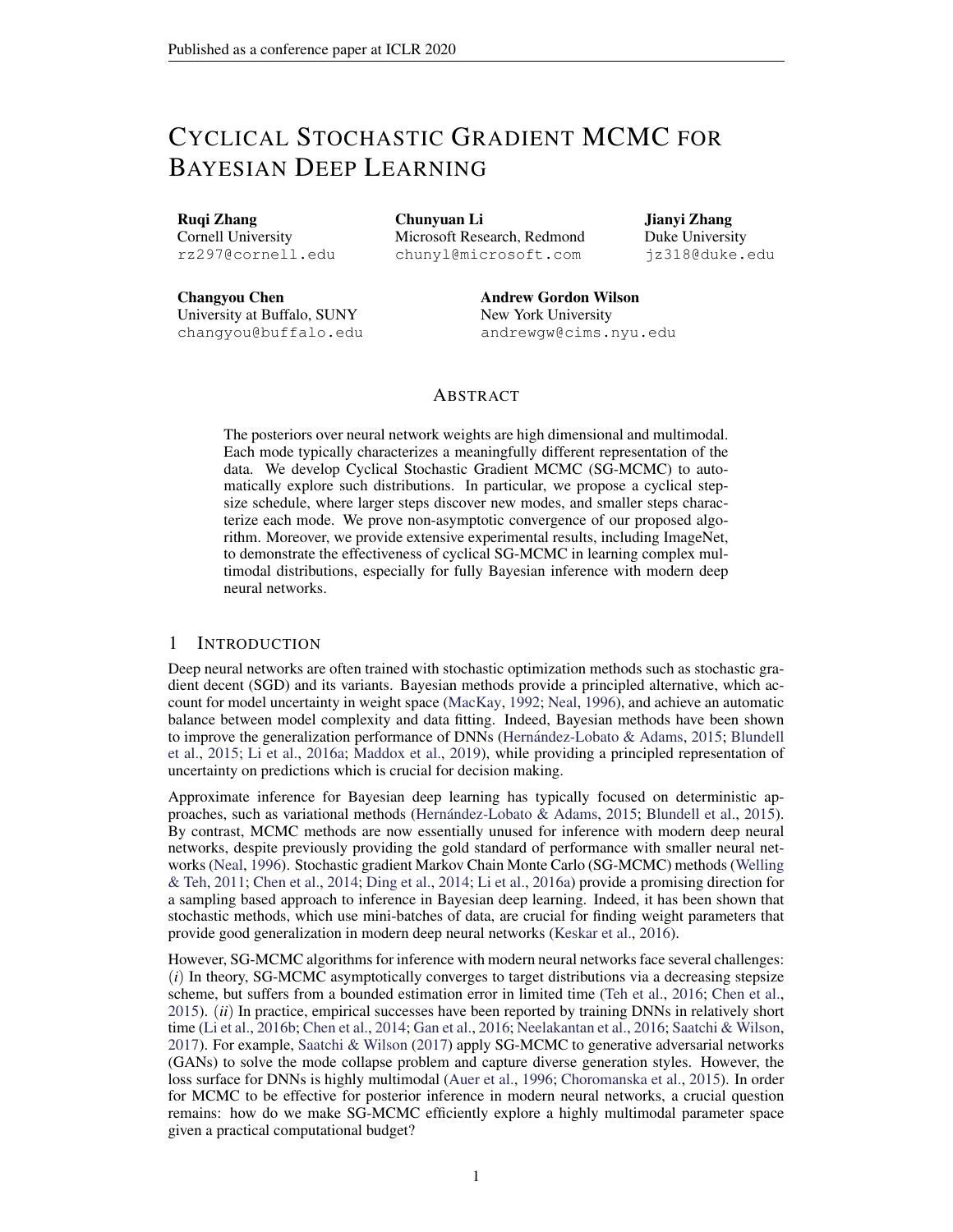When  $D$  is too large, it is expensive to evaluate  $U( )$  for all the data points at each iteration. Instead, SG-MCMC methods use a minibatch to approximate  $U(\cdot): \tilde{U}(\cdot) = \frac{N^0}{N} \sum_{i=1}^{N^0} \log p(x_i j)$  $\log p(\cdot)$  ; where  $N^{\theta}$  N is the size of minibatch. We recommend Ma et al. (2015) for a general review of SG-MCMC algorithms. We describe two SG-MCMC algorithms considered in this paper.

SGLD & SGHMC Welling & Teh (2011) proposed Stochastic Gradient Langevin Dynamics (SGLD), which uses stochastic gradients with Gaussian noise. Posterior samples are updated at (SOLD), which uses stochastic gradients with Gaussian hoise. Posterior samples are updated at the k-th step as:  $k = k_1 - kT\tilde{U}(k) + \frac{pT}{2k}k$ , where k is the stepsize and k has a standard Gaussian distribution.

To improve mixing over SGLD, Stochastic Gradient Hamiltonian Monte Carlo (SGHMC) (Chen et al., 2014) introduces an auxiliary momentum variable *v*. SGHMC is built upon HMC, with an additional friction term to counteract the noise introduced by a mini-batch. The update rule for posterior samples is:  $k = k_1 + V_{k-1}$ , and  $V_k = V_{k-1}$  kr  $\tilde{U}(\kappa)$  k  $V_{k-1} + \frac{V_{k-1}(\kappa)}{2(\kappa)}$  k, where  $1$  is the momentum term and  $\hat{ }$  is the estimate of the noise.

To guarantee asymptotic consistency with the true distribution, SG-MCMC requires that the step sizes satisfy the following assumption:

<span id="page-2-1"></span>**Assumption 1.** The step sizes  $f_{k}$  are decreasing, i.e.,  $0 < \kappa_{k+1} < \kappa_{k}$ , with  $I$ )  $\begin{bmatrix} 1 & 1 \\ k-1 & k \end{bmatrix}$   $\in I$ ; *and* 2)  $\int_{k=1}^{7} \frac{1}{k} < 1$ .

Without a decreasing step-size, the estimation error from numerical approximations is asymptotically biased. One typical decaying step-size schedule is  $k = a(b + k)$ , with 2 (0.5; 1] and  $(a, b)$  some positive constants (Welling & Teh, 2011).

# 3 CYCLICAL SG-MCMC

We now introduce our *cyclical SG-MCMC* (cSG-MCMC) algorithm. cSG-MCMC consists of two stages: *exploration* and *sampling*. In the following, we first introduce the cyclical step-size schedule, and then describe the exploration stage in Section [3.1](#page-3-0) and the sampling stage in Section [3.2.](#page-3-1) We propose an approach to combining samples for testing in Section F.

Assumption 1 guarantees the consistency of our estimation with the true distribution in the asymptotic time. The approximation error in limited time is characterized as the risk of an estimator  $R = B<sup>2</sup> + V$ , where B is the bias and V is the variance. In the case of infinite computation time, the traditional SG-MCMC setting can reduce the bias and variance to zero. However, the time budget is often limited in practice, and there is always a trade-off between bias and variance. We therefore decrease the overall approximation error  $R$  by reducing the variance through obtaining more effective samples. The effective sample size can be increased if fewer correlated samples from different distribution modes are collected.

For deep neural networks, the parameter space is highly multimodal. In practice, SG-MCMC with the traditional decreasing stepsize schedule becomes trapped in a local mode, though injecting noise may help the sampler to escape in the asymptotic regime (Zhang et al., 2017). Inspired to improve the exploration of the multimodal posteriors for deep neural networks, with a simple and automatic approach, we propose the cyclical cosine stepsize schedule for SG-MCMC. The stepsize at iteration  $k$  is defined as:

<span id="page-2-0"></span>
$$
k = \frac{0}{2} \cos \frac{\text{mod}(k - 1; dK = Me)}{dK = Me} + 1 ; \qquad (1)
$$

where  $\sigma$  is the initial stepsize, M is the number of cycles and K is the number of total iterations (Loshchilov & Hutter, 2016; Huang et al., 2017).

The stepsize  $k$  varies periodically with k. In each period,  $k$  starts at  $\sigma$ , and gradually decreases to 0. Within one period, SG-MCMC starts with a large stepsize, resulting in aggressive exploration in the parameter space; as the stepsize is decreasing, SG-MCMC explores local regions. In the next period, the Markov chain restarts with a large stepsize, encouraging the sampler to escape from the current mode and explore a new area of the posterior.

Related work in optimization. In optimization, the cyclical cosine annealing stepsize schedule has been demonstrated to be able to find diverse solutions in multimodal objectives, though not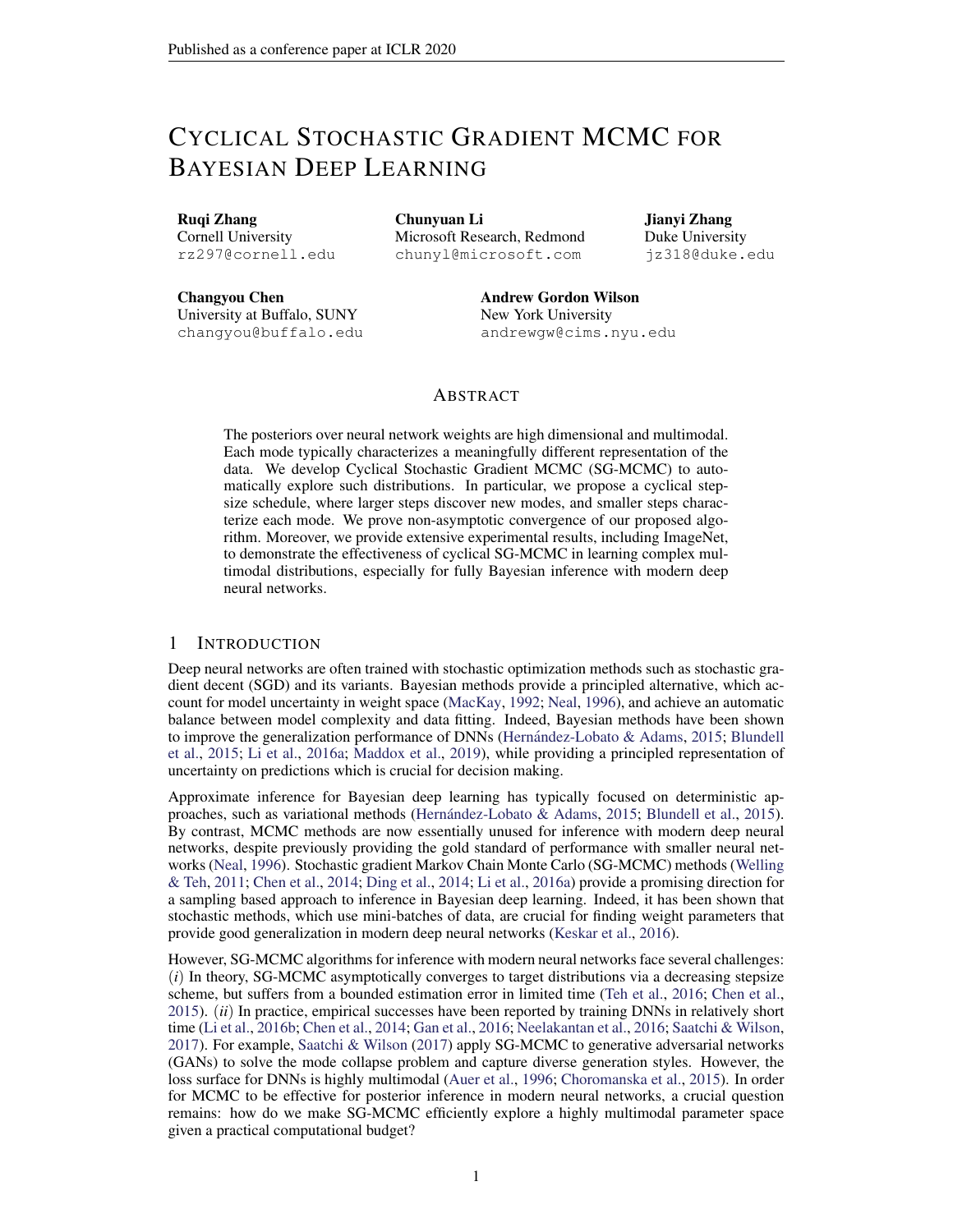specifically different modes, using stochastic gradient methods (Loshchilov & Hutter, 2016; Huang et al., 2017; Garipov et al., 2018; Fu et al., 2019). Alternatively, we adopt the technique to SG-MCMC as an effective scheme for sampling from multimodal distributions.

#### <span id="page-3-0"></span>3.1 EXPLORATION

The first stage of cyclical SG-MCMC, *exploration*, discovers parameters near local modes of an objective function. Unfortunately, it is undesirable to directly apply the cyclical schedule in optimization to SG-MCMC for collecting samples at every step. SG-MCMC often requires a small stepsize in order to control the error induced by the noise from using a minibatch approximation. If the stepsize is too large, the stationary distribution of SG-MCMC might be far away from the true posterior distribution. To correct this error, it is possible to do stochastic Metropolis-Hastings (MH) (Korattikara et al., 2014; Bardenet et al., 2014; Chen et al., 2016b). However, stochastic MH correction is still computationally too expensive. Further, it is easy to get rejected with an aggressive large stepsize, and every rejection is a waste of gradient computations.

To alleviate this problem, we propose to introduce a system temperature  $\bar{T}$  to control the sampler's behaviour:  $p(jD)$  / exp(  $U(j)=T$ ). Note that the setting  $T=1$  corresponds to sampling from the untempered posterior. When  $T \neq 0$ , the posterior distribution becomes a point mass. Sampling from  $\lim_{T\downarrow 0}$  exp(  $U(\ )=T$ ) is equivalent to minimizing  $U(\ )$ ; in this context, SG-MCMC methods become stochastic gradient optimization methods.

One may increase the temperature  $T$  from 0 to 1 when the step-size is decreasing. We simply consider  $T = 0$  and perform optimization as the burn-in stage, when the completed proportion of a cycle  $r(k) = \frac{\text{mod}(k-1)dK = Me}{dK = Me}$  is smaller than a given threshold:  $r(k) < .$  Note that  $2(0,1)$  $dK = Me$ balances the proportion of the exploration and sampling stages in cSG-MCMC.

#### <span id="page-3-1"></span>3.2 SAMPLING

The *sampling* stage corresponds to  $T = 1$ of the exploration stage. When  $r(k)$ or step-sizes are sufficiently small, we initiate SG-MCMC updates and collect samples until this cycle ends.

SG-MCMC with Warm Restarts. One may consider the exploration stage as automatically providing warm restarts for the sampling stage. Exploration alleviates the inefficient mixing and inability to traverse the multimodal distributions of the traditional SG-MCMC methods. SG-MCMC with warm restarts explores different parts Algorithm 1 Cyclical SG-MCMC.

<span id="page-3-2"></span>**Input:** The initial stepsize  $_0$ , number of cycles M, number of training iterations  $K$  and the proportion of exploration stage . for  $k = 1:K$  do  $k$  according to Eq equation [1.](#page-2-0) if  $\frac{\mod (k-1)dK=Me}{dK=Me}$  < then % Exploration stage  $\Gamma \tilde{U}_k( )$ else % Sampling stage Collect samples using SG-MCMC methods **Output:** Samples  $f_{k}q$ 

of the posterior distribution and captures multiple modes in a single training procedure.

In summary, the proposed cyclical SG-MCMC repeats the *two* stages, with three key advantages: (*i*) It restarts with a large stepsize at the beginning of a cycle which provides enough perturbation and encourages the model to escape from the current mode. (*ii*) The stepsize decreases more quickly inside one cycle than a traditional schedule, making the sampler better characterize the density of the local regions. (*iii*) This cyclical stepsize shares the advantage of the "super-convergence" property discussed in Smith & Topin (2017): cSG-MCMC can accelerate convergence for DNNs by up to an order of magnitude.

Connection to the Santa algorithm. It is interesting to note that our approach inverts steps of the Santa algorithm (Chen et al., 2016a) for optimization. Santa is a simulated-annealing-based optimization algorithm with an exploration stage when  $T = 1$ , then gradually anneals  $T / 0$  in a refinement stage for global optimization. In contrast, our goal is to draw samples for multimodal distributions, thus we explore with  $T = 0$  and sample with  $T = 1$ . Another fundamental difference is that Santa adopts the traditional stepsize decay, while we use the cyclical schedule.

We visually compare the difference between cyclical and traditional step size schedules (described in Section [2\)](#page-1-1) in Figure [1.](#page-1-0) The cyclical SG-MCMC algorithm is presented in Algorithm [1.](#page-3-2)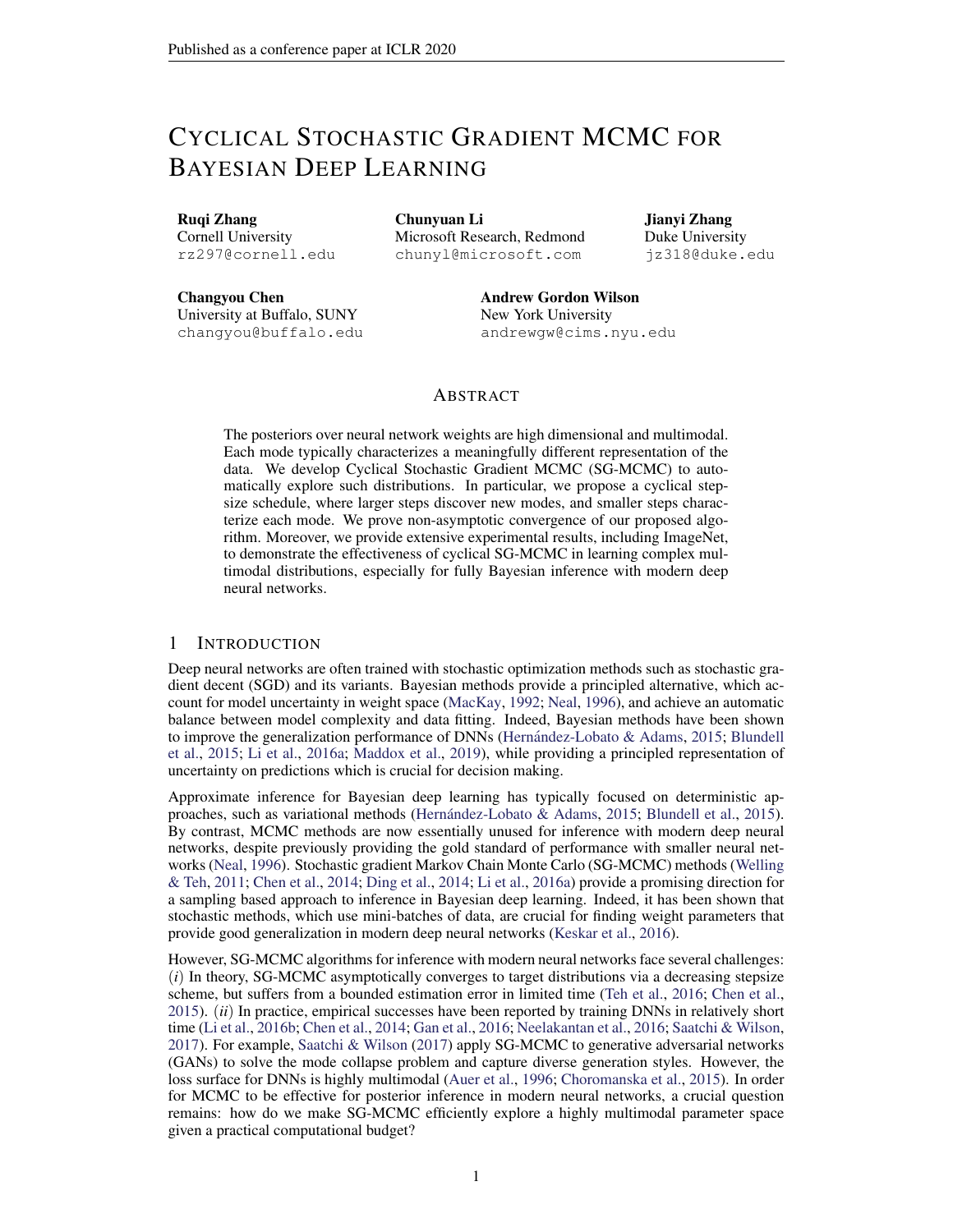Connection to Parallel MCMC. Running parallel Markov chains is a natural and effective way to draw samples from multimodal distributions (VanDerwerken & Schmidler, 2013; Ahn et al., 2014). However, the training cost increases linearly with the number of chains. Cyclical SG-MCMC can be seen as an efficient way to approximate parallel MCMC. Each cycle effectively estimates a different region of posterior. Note cyclical SG-MCMC runs along a single training pass. Therefore, its computational cost is the same as single chain SG-MCMC while significantly less than parallel MCMC.

Combining Samples. In cyclical SG-MCMC, we obtain samples from multiple modes of a posterior distribution by running the cyclical step size schedule for many periods. We provide a sampling combination scheme to effectively use the collected samples in Section F in the appendix.

#### 4 THEORETICAL ANALYSIS

Qur algorithm is based on the SDE characterizing the Langevin dynamics:  $d_t = r U(t) dt +$  $\bar{2}dW_t$ , where  $W_t \supseteq R^d$  is a *d*-dimensional Brownian motion. In this section, we prove nonasymptotic convergence rates for the proposed cSG-MCMC framework with a cyclical stepsize sequence  $f_{k}q$  defined in equation [1.](#page-2-0) For simplicity, we do not consider the exploration stage in the analysis as that corresponds to stochastic optimization. Generally, there are two different ways to describe the convergence behaviours of SG-MCMC. One characterizes the sample average over a particular test function (*e.g.*, Chen et al. (2015); Vollmer et al. (2016)); the other is in terms of the Wasserstein distance (*e.g.*, Raginsky et al. (2017); Xu et al. (2017)). We study both in the following.

Weak convergence Following Chen et al. (2015) and Vollmer et al. (2016), we define the posterior average of an ergodic SDE as:  $\frac{R}{X}$  ( ) ( )d for some test function ( ) of interest. For the corresponding algorithm with generated samples  $(k)_{k=1}^K$ , we use the *sample average*  $\hat{ }$  defined as  $\hat{K} = \frac{1}{K} \left( \begin{array}{c} K \\ k-1 \end{array} \right)$  ( k) to approximate  $\hat{K}$ . We prove weak convergence of cSGLD in terms of bias and MSE, as stated in Theorem 1.

Theorem 1. *Under Assumptions 2 in the appendix, for a smooth test function , the bias and MSE of cSGLD are bounded as:*

*BIAS:* 
$$
E^{\sim} = O \frac{1}{\omega K} + O
$$
; *MSE:*  $E^{\sim} = \frac{2}{\omega C} = O \frac{1}{\omega K} + \frac{2}{0}$  : (2)

Convergence under the Wasserstein distance Next, we consider the more general case of SGLD and characterize convergence rates in terms of a stronger metric of 2-Wasserstein distance, defined as:

$$
W_2^2(~;~):=\inf\limits_{k} \qquad k \qquad \ell k_2^2 d~(~;~^{\theta}):~^2\Gamma(~;~^{\theta}
$$

where  $\Gamma(\cdot)$  is the set of joint distributions over  $(\cdot)$  such that the two marginals equal and, respectively.

Denote the distribution of  $t$  in the SDE as  $t$ . According to Chiang & Hwang (1987), the stationary distribution  $\tau$  matches our target distribution. Let  $\kappa$  be the distribution of the sample from our proposed cSGLD algorithm at the  $K$ -th iteration. Our goal is to derive a convergence bound on  $W_2(k; \tau)$ . We adopt standard assumptions as in most existing work, which are detailed in Assumption [3](#page-0-0) in the appendix. Theorem [2](#page-4-0) summarizes our main theoretical result.

<span id="page-4-0"></span>**Theorem 2.** Under Assumption [3](#page-0-0) in the appendix, there exist constants  $(C_0; C_1; C_2; C_3)$  indepen*dent of the stepsizes such that the convergence rate of our proposed cSGLD with cyclical stepsize sequence equation* [1](#page-2-0) *is bounded for all* K *satisfying* (*K mod*  $\overline{M} = 0$ ), as  $W_2(\overline{K} \cdot \overline{1})$ 

$$
C_3 \exp\left(-\frac{K_0}{2C_4}\right) + \left[6 + \frac{C_2K_0}{2}\right]^{\frac{1}{2}} \left[ (C_1 \frac{3 \frac{2}{0}K}{8} + C_0 \frac{K_0}{2})^{\frac{1}{2}} + (C_1 \frac{3 \frac{2}{0}K}{16} + C_0 \frac{K_0}{4})^{\frac{1}{4}} \right].
$$

*Particularly, if we further assume*  $0 = O(K)$  *for*  $8 > 1$ ,  $W_2(\kappa; 1)$   $C_3 + C_4$  $6 + \frac{C_2}{K}$  $\frac{1}{2} \left[ \left( \frac{2C_1}{K^2} + \frac{2C_0}{K} \right)^{\frac{1}{2}} + \left( \frac{C_1}{K^2} + \frac{C_0}{K} \right)^{\frac{1}{4}} \right].$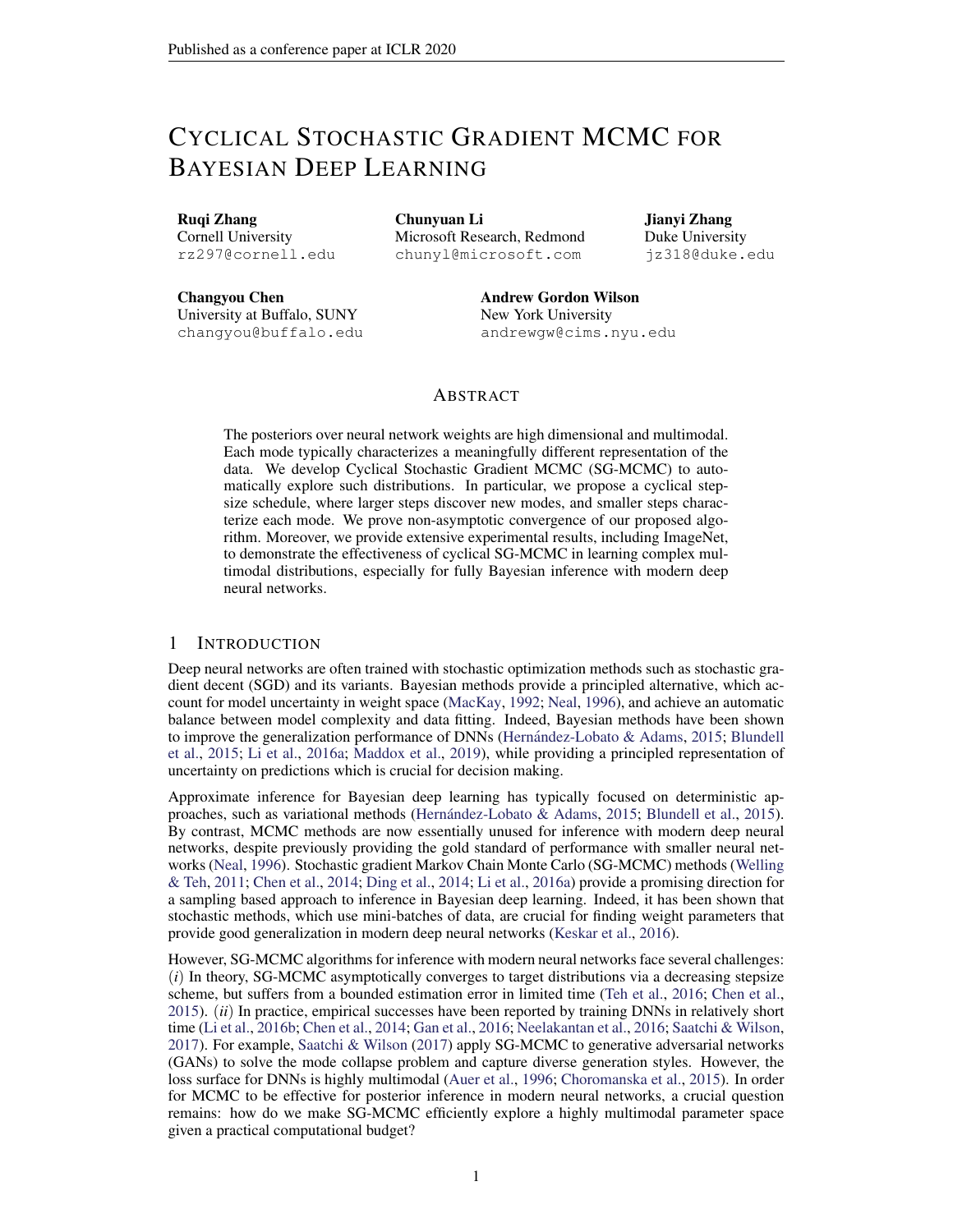(a) MDS (b) Interpolation (c) Comparison

Figure 3: Results of cSG-MCMC with DNNs on the CIFAR-100 dataset. (a) MDS visualization in weight space: cSG-MCMC show larger distance than traditional schedules. (b) Testing % alrors ( on the path of two samples: cSG-MCMC shows more varied performance. (c) Testing errors ( a function of the number of cycled : cSGLD yields consistently lower errors.

Remark 1. i) The bound is decomposed into two parts: the rst part measures convergence speed of exact solution to the stationary distribution, i.e.,  $\kappa$  to  $\lambda$ ; the second part measures the numerical error, i.e., between and  $P_{k,k}$ . ii) The overall bound offers a same order of dependency orK as in standard SGLD (please see the bound for SGLD in Section E of the appendix. See also Raginsky et al. (2017)). Jilf one imposes stricter assumptions such as in the convex case, the bound can be further improved. Speci c bounds are derived in the appendix. We did not consider this case due to the discrepancy from real applications.

# 5 EXPERIMENTS

We demonstrate cSG-MCMC on several tasks, including a synthetic multimodal distribution (Section 5.1), image classi cation on Bayesian neural networks (Section 5.2) and uncertainty estimation in Section 5.3. We also demonstrate cSG-MCMC can improve the estimate ef ciency for uni-modal distributions using Bayesian logistic regression in Section A.2 in the appendix. We choose SLGD and SGHMC as the representative baseline algorithms. Their cyclical counterpart are called cSGLD and cSGHMC, respectively.

# 5.1 SYNTHETIC MULTIMODAL DATA

We rst demonstrate the ability of cSG-MCMC for sampling from a multi-modal distribution on a 2D mixture of 25 Gaussians. Speci- cally, we compare cSGLD with SGLD in two setting: (1) parallel running with 4 chains and (2) running with a single chain, respectively. Each chain runs for 50k iterations. The step- (a) Target size schedule of SGLD is $_{\rm k}$  /  $\,$  0:05 $\rm k$   $\,$  <sup>0:55</sup>. In

 $cSGLD$ , we se $M = 30$  and the initial step- Figure 2: Sampling from a mixture of 25 Gaussize  $_0$  = 0:09. The proportion of exploration sians shown in (a) for the parallel setting. With stage  $=$   $\frac{1}{4}$ . Fig 2 shows the estimated density budget of 50k  $=$  4 = 200k samples, traditional using sampling results for SGLD and cSGLD GLD in (b) has only discovered 4 of the 25 in the parallel setting. We observed that SGLP <sub>nodes,</sub> while our cSGLD in (c) has fully explored gets trapped in the local modes, depending ene distribution. the initial position. In any practical time period,

 $(b)$  SGLD  $(c)$  cSGLD

SGLD could only characterize partial distribution. In contrast, cSGLD is able to nd and characterize all modes, regardless of the initial position. cSGLD leverages large step sizes to discover a new mode, and small step sizes to explore local modes. This result suggests cSGLD can be a signi-cantly favourable choice in the non-asymptotic setting, for example only 50k iterations in this case. The single chain results and the quantitative results on mode coverage are reported in Section A.1 of the appendix.

# 5.2 BAYESIAN NEURAL NETWORKS

We demonstrate the effectiveness of cSG-MCMC on Bayesian neural networks for classi cation on CIFAR-10 and CIFAR-100. We compare with traditional SG-MCMC;(ii) traditional stochastic optimization methods, including stochastic gradient descent (SGD) and stochastic gradient descent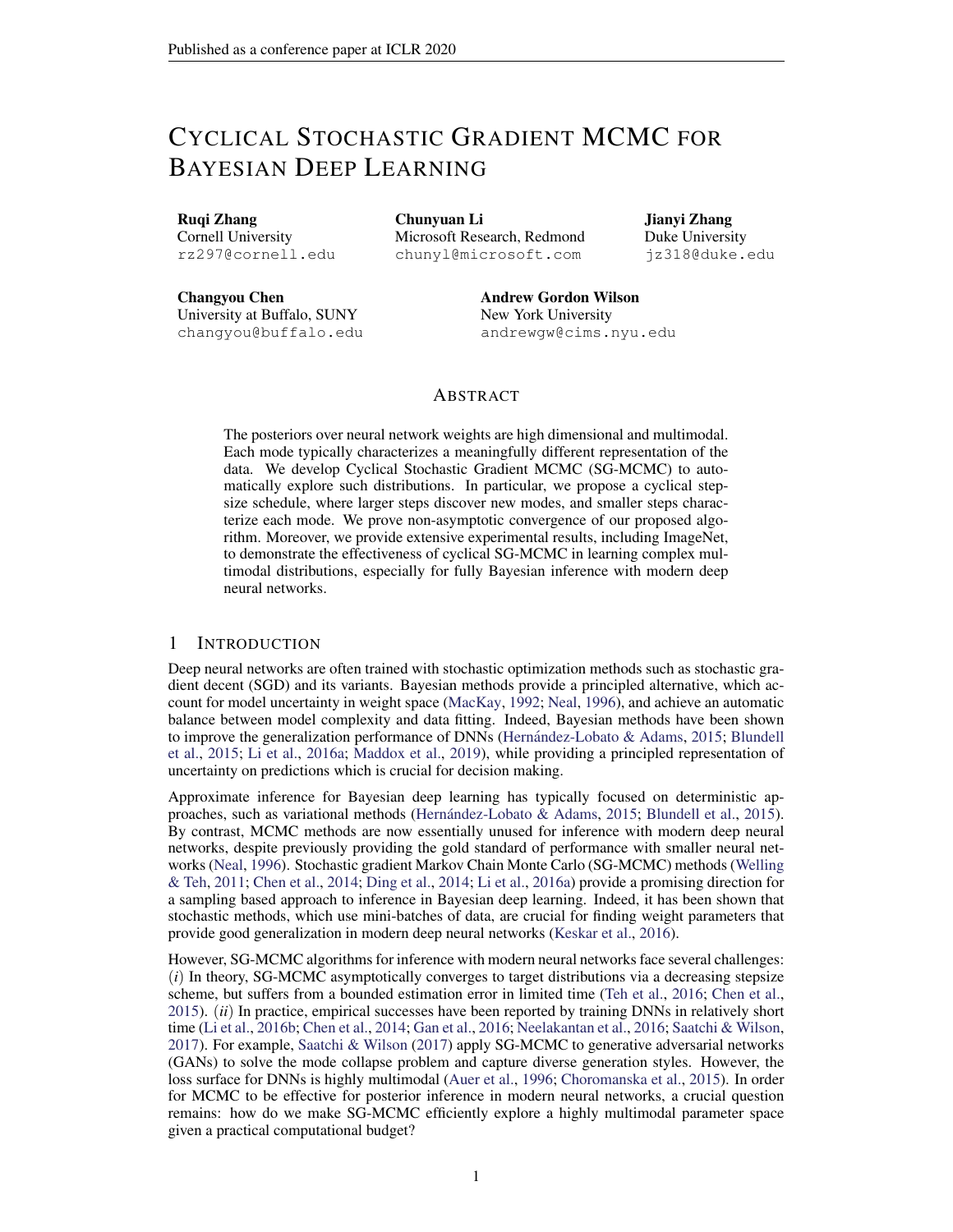with momentum (SGDM); and ii) Snapshot a stochastic optimization ensemble method method with a the cyclical stepsize schedule (Huang et al., 2017). We use a ResNet-18 (He et al., 2016) and run all algorithms for 200 epochs. We report the test errors averaged over 3 runs, and the standard error ( ) from the mean predictor.

We setM = 4 and  $_0$  = 0:5 for cSGLD, cSGHMC and Snapshot. The proportion hyper-parameter = 0.8 and 0.94 for CIFAR-10 and CIFAR-100, respectively. We collect 3 samples per cycle. In practice, we found that the collected samples share similarly high likelihood for DNNs, thus one may simply set the normalizing term in equation 33 to be the same for faster testing.

We found thattemperinghelps improve performance for Bayesian inference with neural networks. Tempering for SG-MCMC was rst used by Li et al. (2016a) as a practical technique for neural network training for fast convergence in limited time We simply use the prescribed temperature of Li et al. (2016a) without tuning, but better results of the sampling methods can be achieved by tuning the temperature. More details are in Appendix J. We hypothesize that tempering helps due to the overparametrization of neural networks. Tempering enables one to leverage the inductive biases of the network, while representing the belief that the model capacity can be misspeci ed. In work on Safe Bayesalso known asgeneralizedand fractional Bayesian inference, tempered posteriors are well-known to help under misspeci cation (e.g., Barron & Cover, 1991; de Heide et al., 2019; Grünwald et al., 2017).

For the traditional SG-MCMC methods, we found that noise injection early in training hurts convergence. To make these baselines as competitive as possible, we thus avoid noise injection for the rst 150 epochs of training (corresponding to the zero temperature limit of SGLD and SGHMC), and resume SGMCMC as usual (with noise) for the last 50 epochs. This scheme is similar to the exploration and sampling stages within one cycle of cSG-MCMC. We collect 20 samples for the MCMC methods and average their predictions in testing.

| Testing Performance for Image Classi cation                  |              |             |            |
|--------------------------------------------------------------|--------------|-------------|------------|
|                                                              |              | CIFAR-10    | CIFAR-100  |
| We report the testing errors in Table 1 to com-              | <b>SGD</b>   | $5.29$ 0.15 | 23.61 0.09 |
| pare with the non-parallel algorithms. Snapshot              | SGDM         | 5.17 0.09   | 22.98 0.27 |
| and traditional SG-MCMC reduce the testing er-               | Snapshot-SGD | 4.46 0.04   | 20.83 0.01 |
| rors on both datasets. Performance variance forSnapshot-SGDM |              | 4.39 0.01   | 20.81 0.10 |
| these methods is also relatively small, due to               | SGLD.        | 5.20 0.06   | 23.23 0.01 |
| the multiple networks in the Bayesian model av-              | cSGLD        | 4.29 0.06   | 20.55 0.06 |
| erage. Further, cSG-MCMC signi cantly out-                   | <b>SGHMC</b> | 4.93 0.1    | 22.60 0.17 |
| performs Snapshot ensembles and the traditional              | cSGHMC       | 4.27 0.03   | 20.50 0.11 |

capturing diverse modes compared to traditionaable 1: Comparison of test error (%) between SG-MCMC, and (2) capturing ne-scale characCSG-MCMC with non-parallel algorithms. cSteristics of the distribution compared with SnapGLD and cSGHMC yields lower errors than their optimization counterparts, respectively. SG-MCMC, demonstrating the importance of (1) shot ensembles.

Diversity in Weight Space. To further demonstrate our hypothesis that with a limited budget cSG-MCMC can nd diverse modes, while traditional SG-MCMC cannot, we visualize the 12 samples we collect from cSG-MCMC and SG-MCMC on CIFAR-100 respectively using Multidimensional Scaling (MDS) in Figure 3 (a). MDS uses a Euclidean distance metric between the weight of samples. We see that the samples of cSG-MCMC form 4 clusters, which means they are from 4 different modes in weight space. However, all samples from SG-MCMC only form one cluster, which indicates traditional SG-MCMC gets trapped in one mode and only samples from that mode.

Diversity in Prediction. To further demonstrate the samples from different cycles of cSG-MCMC provide diverse predictions we choose one sample from each cycle and linearly interpolate between two of them (Goodfellow et al., 2014; Huang et al., 2017). Speci callyJl(et) be the test error of a sample with parameter. We compute the test error of the convex combination of two samples  $J($   $_1 + (1)$   $_2)$ , where 2 [0; 1].

We linearly interpolate between two samples from neighboring chains of cSG-MCMC since they are the most likely to be similar. We randomly select 4 samples from SG-MCMC. If the samples are from the same mode, the test error of the linear interpolation of parameters will be relatively

<sup>1</sup> https://github.com/ChunyuanLI/pSGLD/issues/2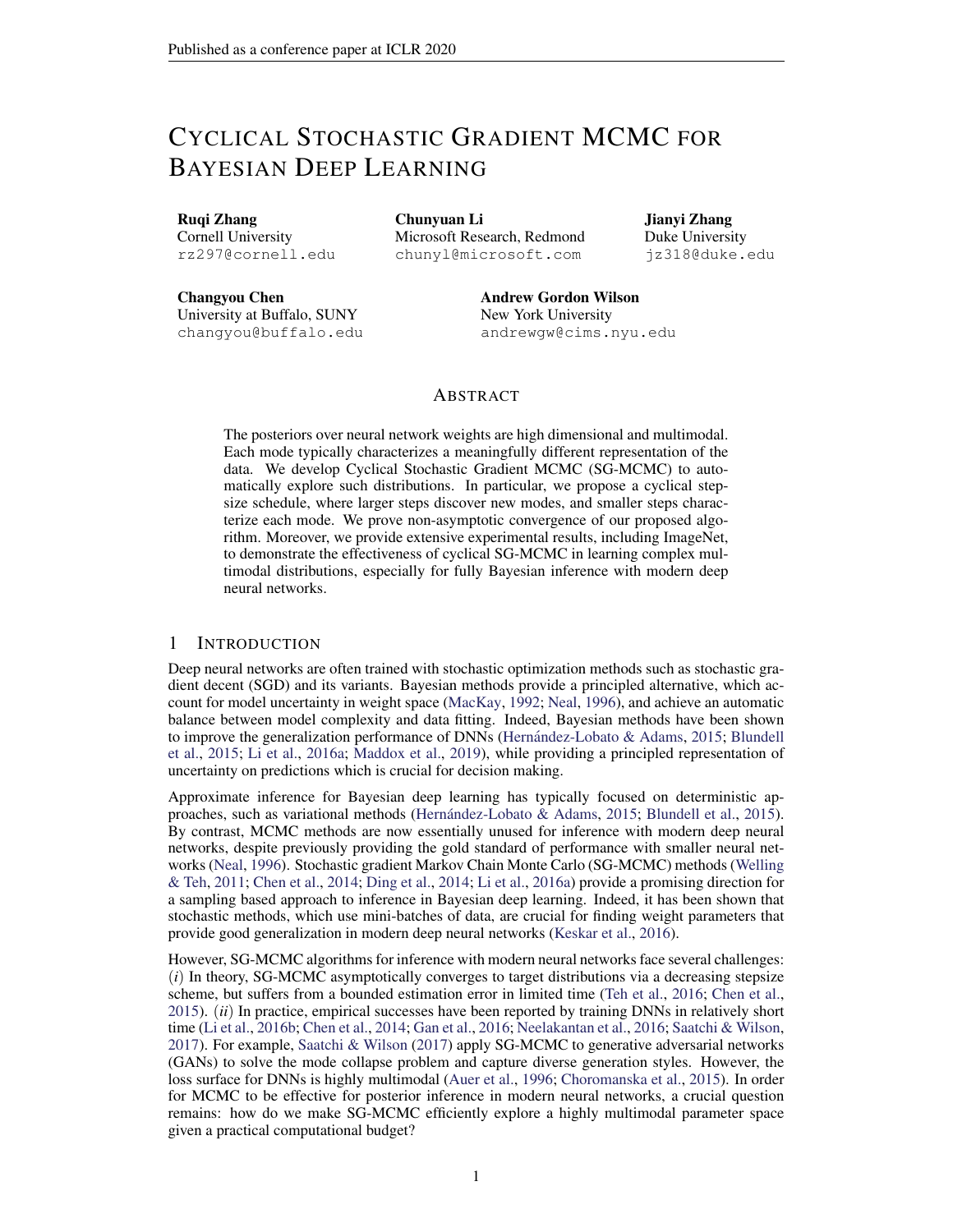| Method    |       | Cyclical+Parallel             |       | Decreasing+Parallel Decreasing+Parallel |       |              |             | Cyclical+Single |
|-----------|-------|-------------------------------|-------|-----------------------------------------|-------|--------------|-------------|-----------------|
| Cost      |       | 200/800<br>200/800<br>100/400 |       |                                         |       |              | 200/200     |                 |
| Sampler   | SGLD  | SGHMC                         | SGLD  | <b>SGHMC</b>                            | SGLD  | <b>SGHMC</b> | <b>SGLD</b> | <b>SGHMC</b>    |
| CIFAR-10  | 4.09  | 3.95                          | 4.15  | 4.09                                    | 5.11  | 4.52         | 4.29        | 4 27            |
| CIFAR-100 | 19.37 | 19.19                         | 20.29 | 19.72                                   | 21.16 | 20.82        | 20.55       | 20.50           |

Table 2: Comparison of test error (%) between cSG-MCMC with parallel algoriM me4 chains) on CIFAR-10 and CIFAR-100. The method is reported in the format of "step-size schedule (cyclical or decreasing) + single/parallel chain". The cost is reported in the format opbch per chain / # epoch used in all chains". Note that a parallel algorithm with a single chain reduces to a nonparallel algorithm. Integration of the cyclical schedule with parallel algorithms provides lower testing errors.

smooth, while if the samples are from different modes, the test error of the parameter interpolation will have a spike when is between 0 and 1.

We show the results of interpolation for cSG-MCMC and SG-MCMC on CIFAR-100 in Figure 3 (b). We see a spike in the test error in each linear interpolation of parameters between two samples from neighboring chains in cSG-MCMC while the linear interpolation for samples of SG-MCMC is smooth. This result suggests that samples of cSG-MCMC from different chains are from different modes while samples of SG-MCMC are from the same mode.

Although the test error of a single sample of cSG-MCMC is worse than that of SG-MCMC shown in Figure 3 (c), the ensemble of these samples signi cantly improves the test error, indicating that samples from different modes provide different predictions and make mistakes on different data points. Thus these diverse samples can complement each other, resulting in a lower test error, and demonstrating the advantage of exploring diverse modes using cSG-MCMC.

Comparison to Parallel MCMC. cSG-MCMC can be viewed as an economical alternative to parallel MCMC. We verify how closely cSG-MCMC can approximate the performance of parallel MCMC, but with more convenience and less computational expense. We also note that we can improve parallel MCMC with the proposed cyclical stepsize schedule.

We report the testing errors in Table 2 to compare multiple-chain results. (1) Four chains used, each runs 200 epochs (800 epochs in total), the results are shown in the rst 4 columns (Cyclical+Parallel vs Decreasing+Parallel). We see that cSG-MCMC variants provide lower errors than plain SG-MCMC. (2) We reduce the number of epochs (och) of parallel MCMC to 100 epoch each for decreasing stepsize schedule. The total cost is 400 epochs. We compare its performance with cyclical single chain (200 epochs in total) in the last 4 columns (Decreasing+Parallel vs Cyclical+Single). We see that the cyclical schedule running on a single chain performs best even with half the computational cost! All the results indicate the importance of warm re-starts using the proposed cyclical schedule. For a given total cost budget, the proposed cSGMCMC is preferable to parallel sampling.

Comparison to Snapshot Optimization. We carefully compared with Snapshot, as our cSG-MCMC can be viewed as the sampling counterpart of the Snapshot optimization method. We plot the test errowrt.various number of cycles in Fig. 3. AsM increases, cSG-MCMC and Snapshot both improve. However, given a xeM, cSG-MCMC yields substantially lower test errors than Snapshot. This result is due to the ability of cSG-MCMC to better characterize the local distribution of modes: Snapshot provides a singe minimum per cycle, while cSG-MCMC fully exploits the mode with more samples, which could provide weight uncertainty estimate and avoid over-tting.

Results on ImageNet. We further study dif-

| ferent learning algorithms on a large-scale                                                                                 |        | NLL #  | $\overline{Top1}$ | Top5"  |
|-----------------------------------------------------------------------------------------------------------------------------|--------|--------|-------------------|--------|
|                                                                                                                             | SGDM   | 0.9595 | 76.046            | 92.776 |
| dataset, ImageNet. ResNet-50 is used as the ar-<br>chitecture, and 120 epochs for each run. The Snapshot-SGDM 0.8941 77.142 |        |        |                   | 93.344 |
|                                                                                                                             | SGHMC  |        | 0.9308 76.274     | 92.994 |
| results on the testing set are summarized in Ta-                                                                            | cSGHMC |        | 0.8882 77.114     | 93.524 |
| ble 3, including NLL, Top1 and Top5 accuracy                                                                                |        |        |                   |        |

Table 3: Comparison on the testing set of ImageNet. cSGHMC yields lower testing NLL than samples per cycle. We see that cSGHMC yields napshot and SGHMC. (%), respectively. 3 cycles are considered for both cSGHMC and Snapshot, and we collect 3 the lowest testing NLL, indicating that the cy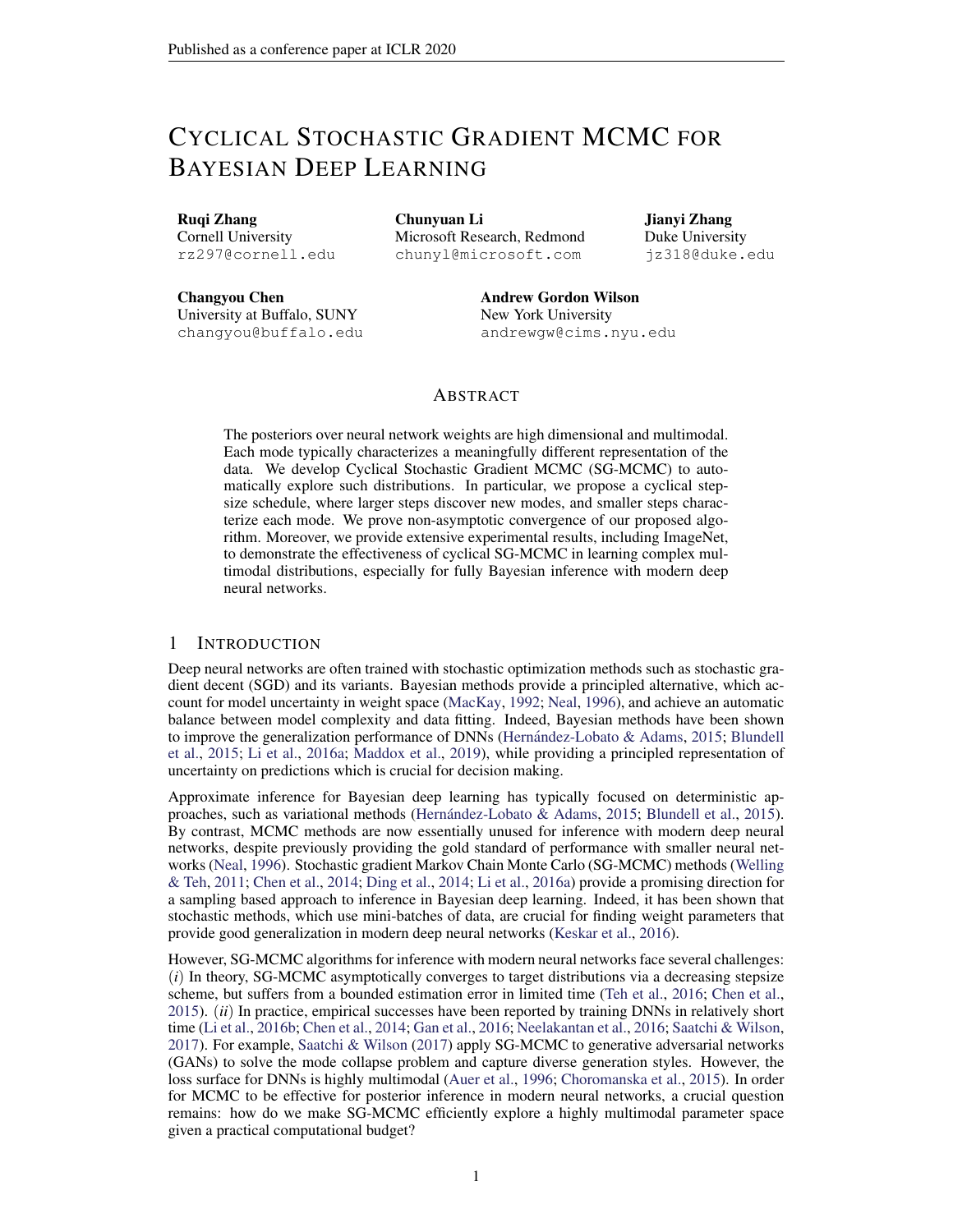cle schedule is an effective technique to explore the parameter space, and diversi ed samples can help prevent over- tting.

### 5.3 UNCERTAINTY EVALUATION

To demonstrate how predictive uncertainty bene ts from exploring multiple modes in the posterior of neural network weights, we consider the task of uncertainty estimation for out-ofdistribution samples (Lakshminarayanan et al., 2017). We train a three-layer MLP model on the standard MNIST train dataset until convergence using different algorithms, and estimate the entropy of the predictive distribution on the notM-NIST dataset (Bulatov, 2011). Since the samples from the notMNIST dataset belong to the unseen classes, ideally the predictive distribution of the trained model should be uniform over the notM-

NIST digits, which gives the maximum entropy. Figure 4: Empirical CDF for the entropy of the predictive distribution on notMNIST dataset. In Figure 4, we plot the empirical CDF for the cSGLD and cSGHMC show lower probability entropy of the predictive distributions on notM $_{\text{for the low entropy}}$  estimate than other algo-NIST. We see that the uncertainty estimates from hms. cSGHMC and cSGLD are better than the other

methods, since the probability of a low entropy prediction is overall lower. cSG-MCMC algorithms explore more modes in the weight space, each mode characterizes a meaningfully different representation of MNIST data. When testing on the out-of-distribution dataset (notMNIST), each mode can provide different predictions over the label space, leading to more reasonable uncertainty estimates. Snapshot achieves less entropy than cSG-MCMC, since it represents each mode with a single point.

The traditional SG-MCMC methods also provide better uncertainty estimation compared to their optimization counterparts, because they characterize a local region of the parameter space, rather than a single point. cSG-MCMC can be regarded as a combination of these two worlds: a wide coverage of many modes in Snapshot, and ne-scale characterization of local regions in SG-MCMC.

# 6 DISCUSSION

We have proposed cyclical SG-MCMC methods to automatically explore complex multimodal distributions. Our approach is particularly compelling for Bayesian deep learning, which involves rich multimodal parameter posteriors corresponding to meaningfully different representations. We have also shown that our cyclical methods explore unimodal distributions more ef ciently. These results are in accordance with theory we developed to show that cyclical SG-MCMC will converge faster to samples from a stationary distribution in general settings. Moreover, we show cyclical SG-MCMC methods provide more accurate uncertainty estimation, by capturing more diversity in the hypothesis space corresponding to settings of model parameters.

While MCMC was once the gold standard for inference with neural networks, it is now rarely used in modern deep learning. We hope that this paper will help renew interest in MCMC for posterior inference in deep learning. Indeed, MCMC is uniquely positioned to explore the rich multimodal posterior distributions of modern neural networks, which can lead to improved accuracy, reliability, and uncertainty representation.

# ACKNOWLEDGEMENTS

AGW was supported by an Amazon Research Award, Facebook Research, NSF I-DISRE 193471, NIH R01 DA048764-01A1, NSF IIS-1563887, and NSF IIS-1910266.

# **REFERENCES**

Sungjin Ahn, Babak Shahbaba, and Max Welling. Distributed stochastic gradient MCMCML, 2014.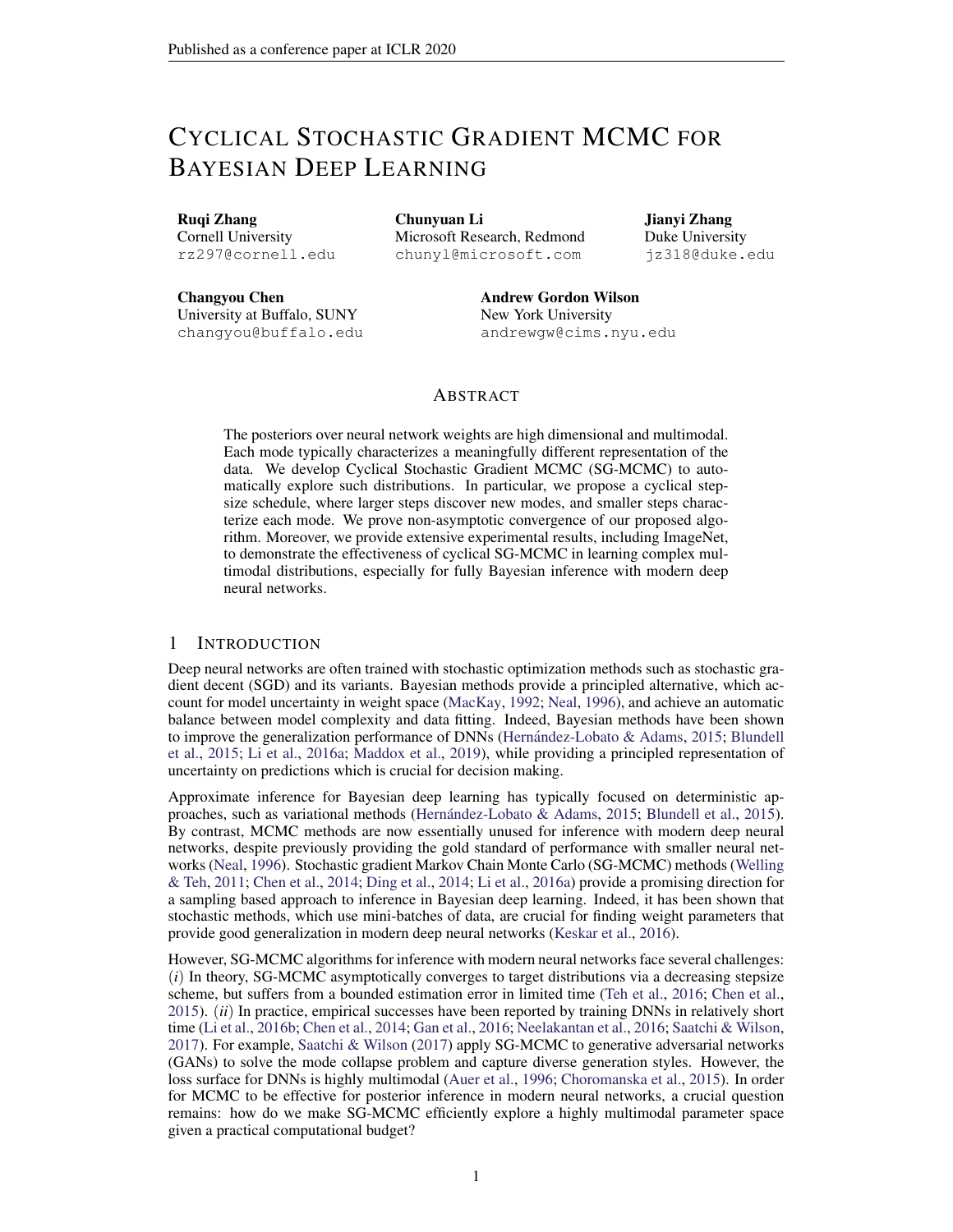- Peter Auer, Mark Herbster, and Manfred K Warmuth. Exponentially many local minima for single neurons. InNIPS 1996.
- Remi Bardenet, Arnaud Doucet, and Chris Holmes. Towards scaling up Markov Chain Monte Carlo: ´ an adaptive subsampling approach. CML, 2014.
- Andrew R Barron and Thomas M Cover. Minimum complexity density estimation. It ansactions on information theory $37(4)$ : 1034-1054, 1991.
- Charles Blundell, Julien Cornebise, Koray Kavukcuoglu, and Daan Wierstra. Weight uncertainty in neural networksICML, 2015.
- François Bolley and *Edric Villani.* Weighted csis *a* kullback-pinsker inequalities and applications to transportation inequalities. In anales de la Faculte des sciences de Toulouse ersité Paul Sabatier, 2005.
- Yaroslav Bulatov. Not MNIST Dataset. 2011http://yaroslavvb.blogspot.com/ 2011/09/notmnist-dataset.html .
- Changyou Chen, Nan Ding, and Lawrence Carin. On the convergence of stochastic gradient MCMC algorithms with high-order integrators. MIPS 2015.
- Changyou Chen, David Carlson, Zhe Gan, Chunyuan Li, and Lawrence Carin. Bridging the gap between stochastic gradient MCMC and stochastic optimizationArtlincial Intelligence and Statistics 2016a.
- Changyou Chen, Ruiyi Zhang, Wenlin Wang, Bai Li, and Liqun Chen. A uni ed particleoptimization framework for scalable bayesian samplian iv preprint arXiv:1805.116592018.
- Haoyu Chen, Daniel Seita, Xinlei Pan, and John Canny. An ef cient minibatch acceptance test for Metropolis-HastingsarXiv preprint arXiv:1610.0684,82016b.
- Tianqi Chen, Emily Fox, and Carlos Guestrin. Stochastic gradient Hamiltonian Monte Carlo. In ICML, 2014.
- Tzuu-Shuh Chiang and Chii-Ruey Hwang. Diffusion for global optimization in StateM J. Control Optim, pp. 737–753, 1987. ISSN 0363-0129. doi: 10.1137/0325042. http://dx.doi. org/10.1137/0325042 .
- Anna Choromanska, Mikael Henaff, Michael Mathieuer Grd Ben Arous, and Yann LeCun. The loss surfaces of multilayer networks. Anti cial Intelligence and Statistics 2015.
- Arnak S. Dalalyan and Avetik Karagulyan. User-friendly guarantees for the langevin monte carlo with inaccurate gradientStochastic Processes and their Applicatio<sup>n</sup>819. ISSN 0304-4149. doi: https://doi.org/10.1016/j.spa.2019.02.016. URtp://www.sciencedirect.com/ science/article/pii/S0304414918304824 .
- Rianne de Heide, Alisa Kirichenko, Nishant Mehta, and Peten Gald. Safe-bayesian generalized linear regressionarXiv preprint arXiv:1910.092272019.
- Nan Ding, Youhan Fang, Ryan Babbush, Changyou Chen, Robert D Skeel, and Hartmut Neven. Bayesian sampling using stochastic gradient thermostats IRS 2014.
- Meire Fortunato, Charles Blundell, and Oriol Vinyals. Bayesian recurrent neural netwan Kis. preprint arXiv:1704.027982017.
- Hao Fu, Chunyuan Li, Xiaodong Liu, Jianfeng Gao, Asli Celikyilmaz, and Lawrence Carin. Cyclical annealing schedule: A simple approach to mitigating KL vanishing. ACL, 2019.
- Zhe Gan, Chunyuan Li, Changyou Chen, Yunchen Pu, Qinliang Su, and Lawrence Carin. Scalable Bayesian learning of recurrent neural networks for language modeling, 2016.
- Timur Garipov, Pavel Izmailov, Dmitrii Podoprikhin, Dmitry P Vetrov, and Andrew G Wilson. Loss surfaces, mode connectivity, and fast ensembling of DNNsAdvances in Neural Information Processing Systemsp. 8789-8798, 2018.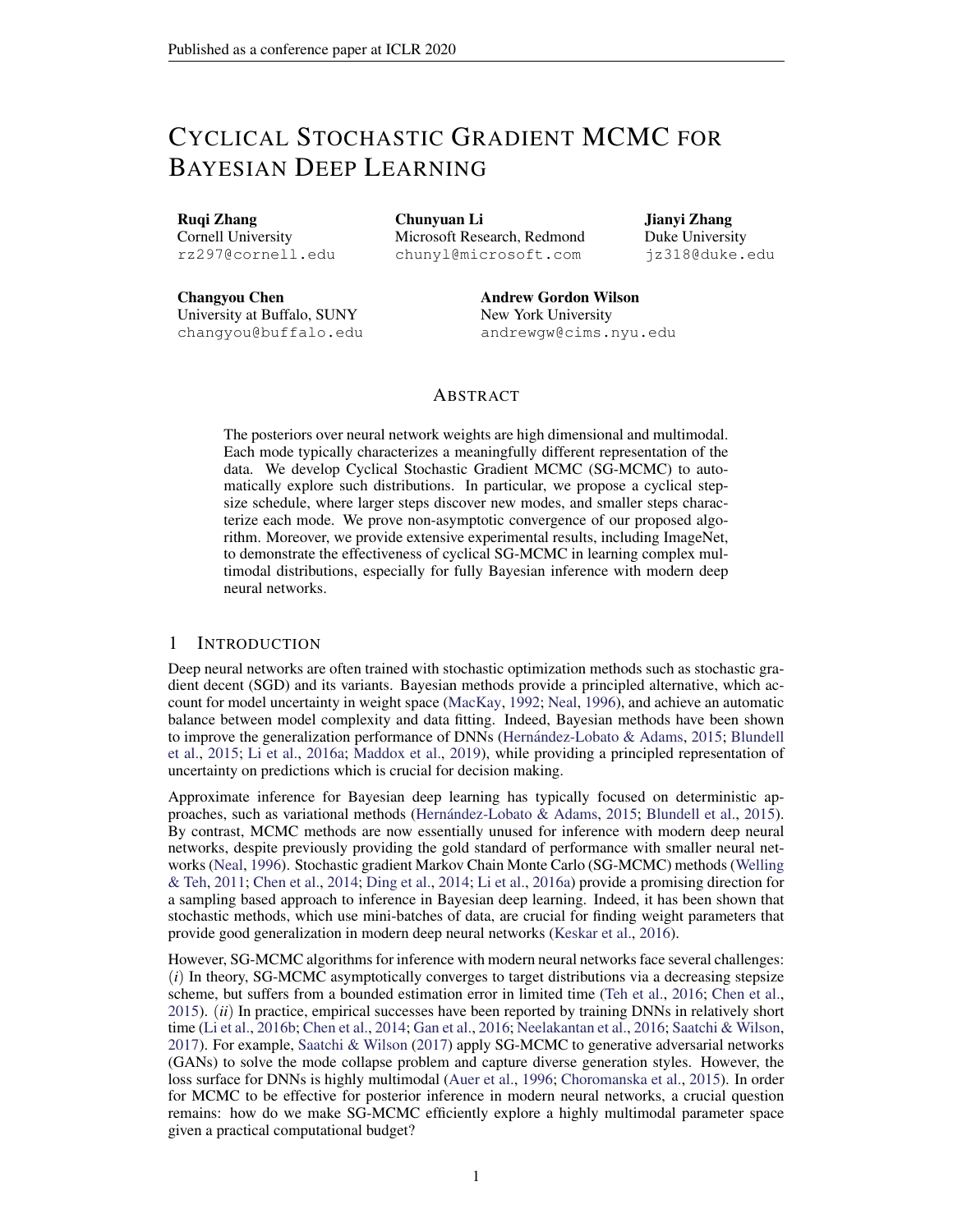- Ian J Goodfellow, Oriol Vinyals, and Andrew M Saxe. Qualitatively characterizing neural network optimization problemsarXiv preprint arXiv:1412.654,42014.
- Peter J Green. Reversible jump MCMC computation and bayesian model determi**Badionetrika** 82(4):711–732, 1995.
- Peter Günwald, Thijs Van Ommen, et al. Inconsistency of bayesian inference for misspeci ed linear models, and a proposal for repairing Bayesian Analysis  $2(4)$ : 1069–1103, 2017.
- Kaiming He, Xiangyu Zhang, Shaoqing Ren, and Jian Sun. Deep residual learning for image recognition. In CVPR 2016.
- José Miguel Herrández-Lobato and Ryan Adams. Probabilistic backpropagation for scalable learning of Bayesian neural networks. IGML, 2015.
- Matthew D Hoffman and Andrew Gelman. The no-u-turn sampler: adaptively setting path lengths in hamiltonian monte carlo.Journal of Machine Learning Research 5(1):1593–1623, 2014.
- Gao Huang, Yixuan Li, Geoff Pleiss, Zhuang Liu, John E Hopcroft, and Kilian Q Weinberger. Snapshot ensembles: Train 1, get m for fred R, 2017.
- Nitish Shirish Keskar, Dheevatsa Mudigere, Jorge Nocedal, Mikhail Smelyanskiy, and Ping Tak Peter Tang. On large-batch training for deep learning: Generalization gap and sharp man Xiva. preprint arXiv:1609.048362016.
- Anoop Korattikara, Yutian Chen, and Max Welling. Austerity in MCMC land: Cutting the Metropolis-Hastings budget. InCML, 2014.
- Balaji Lakshminarayanan, Alexander Pritzel, and Charles Blundell. Simple and scalable predictive uncertainty estimation using deep ensembles. IPS, 2017.
- Chunyuan Li, Changyou Chen, David E Carlson, and Lawrence Carin. Preconditioned stochastic gradient Langevin dynamics for deep neural networksAAAAI, 2016a.
- Chunyuan Li, Andrew Stevens, Changyou Chen, Yunchen Pu, Zhe Gan, and Lawrence Carin. Learning weight uncertainty with stochastic gradient MCMC for shape classi cation CVIPR, 2016b.
- Chang Liu, Jingwei Zhuo, and Jun Zhu. Understanding mcmc dynamics as ows on the wasserstein space.arXiv preprint arXiv:1902.0028, 2019.
- Ilya Loshchilov and Frank Hutter. Sgdr: Stochastic gradient descent with warm restarts. 2016.
- Yi-An Ma, Tianqi Chen, and Emily Fox. A complete recipe for stochastic gradient MCMC. In **NIPS 2015.**
- David JC MacKay. A practical bayesian framework for backpropagation netwoltes al computation, 1992.
- Wesley J Maddox, Pavel Izmailov, Timur Garipov, Dmitry P Vetrov, and Andrew Gordon Wilson. A simple baseline for bayesian uncertainty in deep learning divences in Neural Information Processing Systemsp. 13132–13143, 2019.
- J. C. Mattingly, A. M. Stuart, and M. V. Tretyakov. Construction of numerical time-average and stationary measures via Poisson equations. NUMER. ANAL 48(2): 552–577, 2010.

Radford M Neal.Bayesian learning for neural networkblew York: Springer-Verlag, 1996.

- Arvind Neelakantan, Luke Vilnis, Quoc V Le, Ilya Sutskever, Lukasz Kaiser, Karol Kurach, and James Martens. Adding gradient noise improves learning for very deep networkship 2016.
- Anh Nguyen, Jeff Clune, Yoshua Bengio, Alexey Dosovitskiy, and Jason Yosinski. Plug & play generative networks: Conditional iterative generation of images in latent spaceodeedings of the IEEE Conference on Computer Vision and Pattern Recognition 4467–4477, 2017.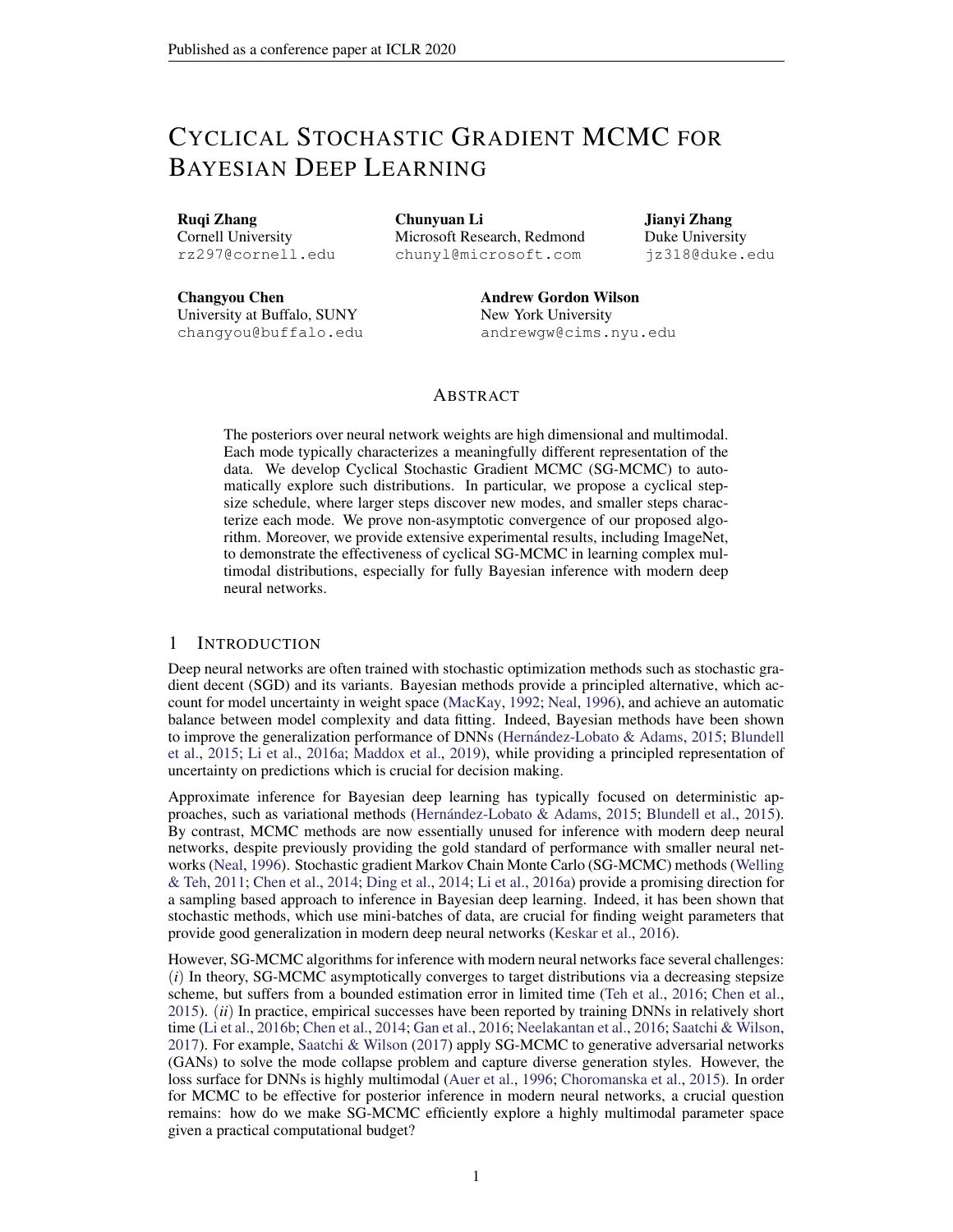- Adrian E Raftery, Michael A Newton, Jaya M Satagopan, and Pavel N Krivitsky. Estimating the integrated likelihood via posterior simulation using the harmonic mean identity. 2006.
- Maxim Raginsky, Alexander Rakhlin, and Matus Telgarsky. Non-convex learning via stochastic gradient Langevin dynamics: a nonasymptotic analyarixiv preprint arXiv:1702.0384, 2017.
- Yunus Saatchi and Andrew Gordon Wilson. Bayesian GANPS, 2017.
- Filippo Santambrogiof Euclidean, metric, and Wasserstreig gradient ows: an overview Bulletin of Mathematical Science  $\sqrt{5(1)}$ :87–154, Apr 2017.
- Leslie N Smith and Nicholay Topin. Super-convergence: Very fast training of residual networks using large learning ratearXiv preprint arXiv:1708.071202017.
- Yee Whye Teh, Alexandre H Thiery, and Sebastian J Vollmer. Consistency and uctuations for stochastic gradient Langevin dynamidshe Journal of Machine Learning Researd 016.
- Douglas N VanDerwerken and Scott C Schmidler. Parallel Markov Chain Monte Carl&iv preprint arXiv:1312.74792013.
- S. J. Vollmer, K. C. Zygalakis, and Y. W. Teh. (Non-)asymptotic properties of stochastic gradient Langevin dynamics. Technical Report arXiv:1501.00438, University of Oxford, UK, January 2015. URLhttp://arxiv.org/abs/1501.00438 .
- Sebastian J. Vollmer, Konstantinos C. Zygalakis, and Yee Whye Teh. Exploration of the (non- )asymptotic bias and variance of stochastic gradient langevin dynamics and Machine Learning Research 7(159): 1-48, 2016.
- Max Welling and Yee W Teh. Bayesian learning via stochastic gradient Langevin dynamics. In ICML, 2011.
- Pan Xu, Jinghui Chen, Difan Zou, and Quanquan Gu. Global convergence of Langevin dynamics based algorithms for nonconvex optimization. Aiv preprint arXiv:1707.0661,82017.
- Jianyi Zhang, Ruiyi Zhang, and Changyou Chen. Stochastic Particle-Optimization Sampling and the Non-Asymptotic Convergence Theory. Aiv e-prints art. arXiv:1809.01293, Sep 2018.
- Y. Zhang, P. Liang, and M. Charikar. A hitting time analysis of stochastic gradient Langevin dynamics. InCOLT, 2017.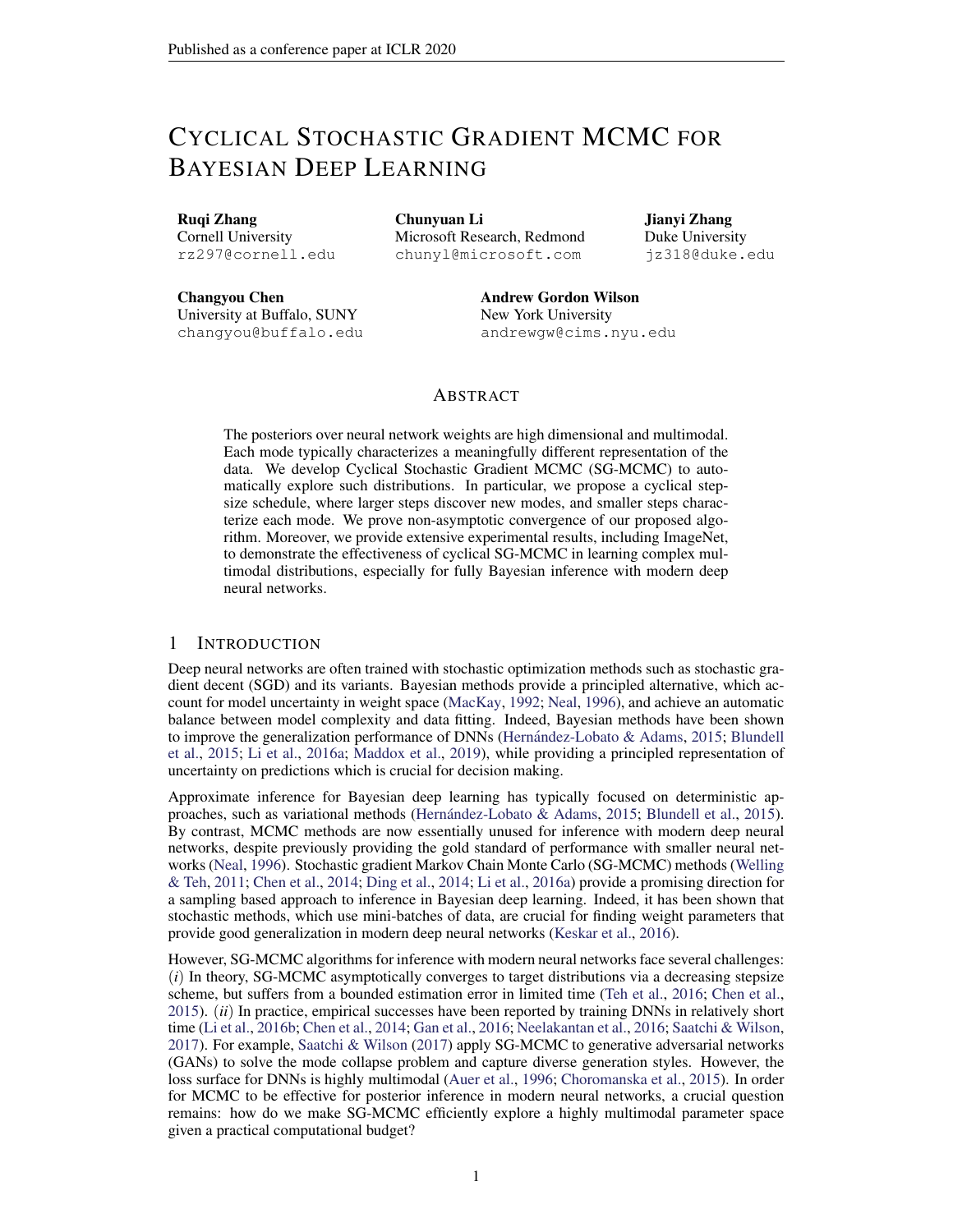# A EXPERIMENTAL RESULTS

### A.1 SYNTHETIC MULTIMODAL DISTRIBUTION

The density of the distribution is

$$
F(x) = \begin{cases} \n\mathcal{X}^{5} & \text{N (xj i; ) ;} \\
\vdots & \vdots \\
\mathcal{X}^{60} & \text{N (xj i; ) ;} \\
\mathcal{X}^{70} & \text{N (xj i; ) } \\
\mathcal{X}^{85} & \text{N (xj i; ) } \\
\mathcal{X}^{85} & \text{N (xj i; ) } \\
\mathcal{X}^{95} & \text{N (xj i; ) } \\
\mathcal{X}^{10} & \text{N (xj i; ) } \\
\mathcal{X}^{11} & \text{N (xj i; ) } \\
\mathcal{X}^{12} & \text{N (xj i; ) } \\
\mathcal{X}^{13} & \text{N (xj i; ) } \\
\mathcal{X}^{14} & \text{N (xj i; ) } \\
\mathcal{X}^{15} & \text{N (xj i; ) } \\
\mathcal{X}^{16} & \text{N (xj i; ) } \\
\mathcal{X}^{17} & \text{N (xj i; ) } \\
\mathcal{X}^{18} & \text{N (xj i; ) } \\
\mathcal{X}^{19} & \text{N (xj i; ) } \\
\mathcal{X}^{10} & \text{N (xj i; ) } \\
\mathcal{X}^{10} & \text{N (xj i; ) } \\
\mathcal{X}^{11} & \text{N (xj i; ) } \\
\mathcal{X}^{12} & \text{N (xj i; ) } \\
\mathcal{X}^{13} & \text{N (xj i; ) } \\
\mathcal{X}^{14} & \text{N (xj i; ) } \\
\mathcal{X}^{15} & \text{N (xj i; ) } \\
\mathcal{X}^{16} & \text{N (xj i; ) } \\
\mathcal{X}^{16} & \text{N (xj i; ) } \\
\mathcal{X}^{17} & \text{N (xj i; ) } \\
\mathcal{X}^{18} & \text{N (xj i; ) } \\
\mathcal{X}^{19} & \text{N (xj i; ) } \\
\mathcal{X}^{10} & \text{N (xj i; ) } \\
\mathcal{X}^{10} & \text{N (xj i; ) } \\
\mathcal{X}^{11} & \text{N (xj i; ) } \\
\mathcal{X}^{12} & \text{N (xj i; ) } \\
\mathcal
$$

In Figure 5, we show the estimated density for SGLD and cSGLD in the non-parallel setting.

### (a) Target (b) SGLD (c) cSGLD

Figure 5: Sampling from a mixture of 25 Gaussians in the non-parallel setting. With a budget of 50K samples, traditional SGLD has only discovered one of the 25 modes, while our proposed cSGLD has explored signi cantly more of the distribution.

To quantitatively show the ability of different algorithms to explore multi-modal distributions, we de ne themode-coveragmetric: when the number of samples falling within the radiust a mode center is larger than a threshold we consider this mode covered. On this dataset, we choose  $r = 0.25$  and  $n = 100$ . Table 4 shows the mode-coverage for several algorithms, based on 10 different runs.

| Algorithm            | Mode coverage |
|----------------------|---------------|
| SGLD                 | 1.8 0.13      |
| cSGLD                | 6.7 0.52      |
| <b>Parallel SGLD</b> | 18 0.47       |
| Parallel cSGLD       | 24.4 0.22     |

Table 4: Mode coverage over 10 different runsstandard error.

### A.2 BAYESIAN LOGISTIC REGRESSION

We consider Bayesian logistic regression (BLR) on three real-world datasets from the UCI repository: Australian (15 covariates, 690 data points) erman (25 covariates, 1000 data points) and Heart (14 covariates, 270 data points). For all experiments, we collect 5000 samples with 5000 burn-in iterations. Following the settings in Li et al. (2016a), we report meetientive sample size (ESS) in Table 5.

Note that BLR isunimodalin parameter space. We use this experiment as an adversarial situation for cSG-MCMC, which we primarily designed to explore multiple modes. We note that even in the unimodal setting, cSG-MCMC more effectively explores the parameter space than popular alternatives. We can also use these experiments to understand how samplers respond to varying parameter dimensionality and training set sizes.

Overall, cSG-MCMC dramatically outperforms SG-MCMC, which demonstrates the fast mixing rate due to the warm restarts. On the small data exact SGHMC and cSGHMC achieve the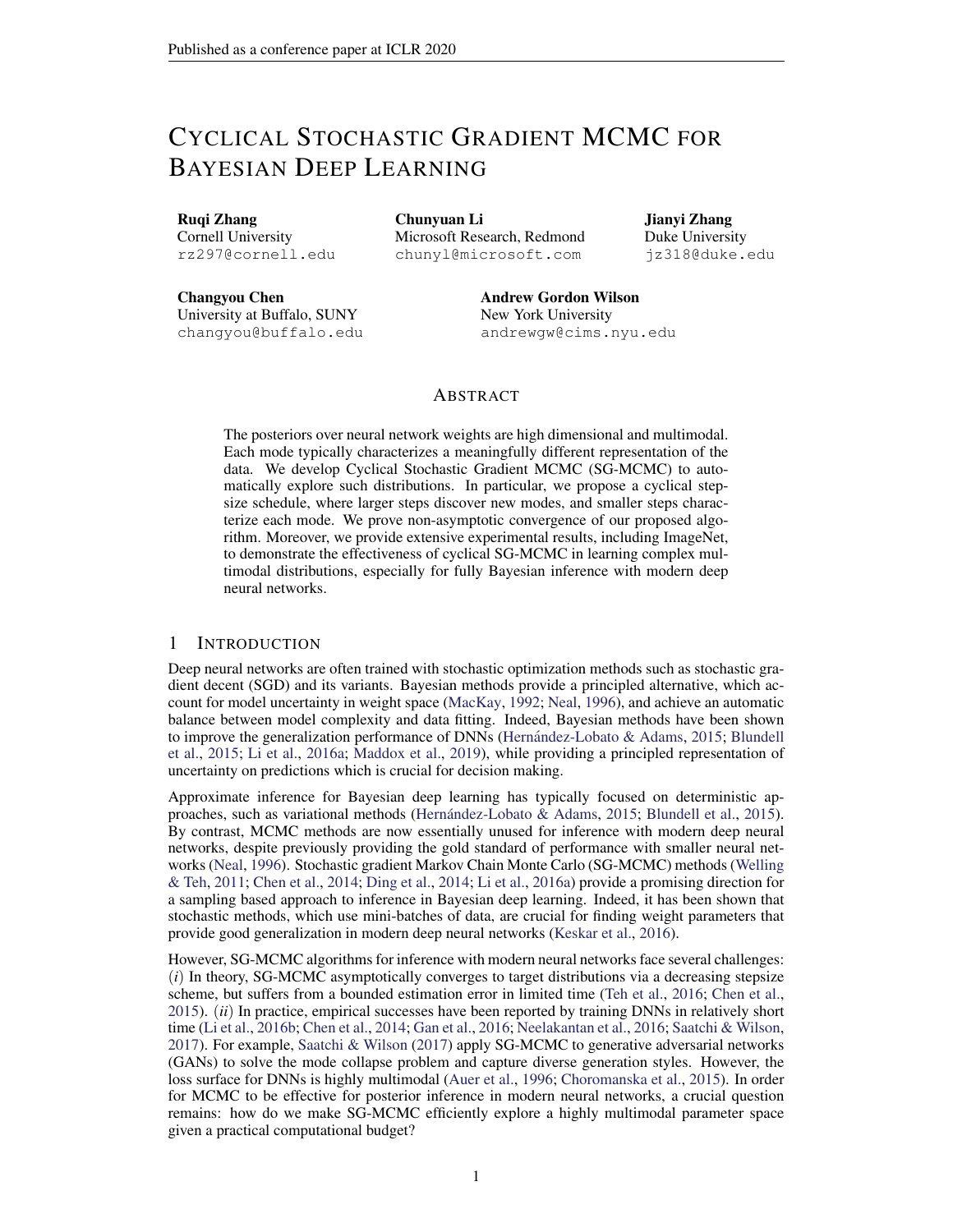same results, because the posterior of BLR on this dataset is simple. However, in higher dimensional spacese(g., AustralianandGermar), cSG-MCMC shows signi cantly higher ESS; this result means that each cycle in cSG-MCMC can characterize a different region of the posteriors, combining multiple cycles yields more accurate overall approximation.

|              | Australian | German | Heart |
|--------------|------------|--------|-------|
| SGLD         | 1676       | 492    | 2199  |
| cSGLD        | 2138       | 978    | 2541  |
| <b>SGHMC</b> | 1317       | 2007   | 5000  |
| cSGHMC       | 4707       | 2436   | 5000  |

Table 5: Effective sample size for samples for the unimodal posteriors in Bayesian linear regression, obtained using cyclical and traditional SG-MCMC algorithms, respectively.

# B ASSUMPTIONS

#### B.1 ASSUMPTIONS IN WEAK CONVERGENCE ANALYSIS

In the analysis, we de ne a functional that solves the following oisson Equation

L ( 
$$
_{k}
$$
) = (  $_{k}$ ) ; or equivalently,  $\frac{1}{K} \underset{k=1}{\overset{M}{\times}}$  L (  $_{k}$ ) =  $^{\wedge}$  : (3)

The solution functional ( $_{k}$ ) characterizes the difference betwe $qn_{k}$ ) and the posterior average

for every  $k$ , thus would typically possess a unique solution, which is at least as smooth as the elliptic or hypoelliptic settings (Mattingly et al., 2010). Following Chen et al. (2015); Vollmer et al. (2016), we make certain assumptions on the solution function and the Poisson equation equation 3.

Assumption 2. and its up to 3rd-order derivative $\mathfrak{D}^k$ , are bounded by a functiol, i.e., kD<sup>k</sup> k  $H_k V^{p_k}$  for k = (0; 1; 2; 3),  $H_k$ ;  $p_k > 0$ . Furthermore, the expectation of on f  $_k g$ is bounded: sup EV<sup>p</sup>( $_{k}$ ) < 1, and V is smooth such thas up<sub>s2(0;1)</sub> V<sup>p</sup> (s + (1 s) <sup>0</sup>)  $C(V^p( ) + V^p( ^0), 8; ^0; p$  maxf 2p<sub>k</sub> g for some  $C > 0$ .

#### B.2 ASSUMPTIONS IN CONVERGENCE UNDER THEWASSERSTEIN DISTANCE

Following existing work in Raginsky et al. (2017), we adopt the following standard assumptions summarized in Assumption 3.

Assumption 3. There exists some constarts 0 and B 0, such that  $U(0)$  A and r U(0) B.

The function U is  $U$ -smooth :kr U(w) r U(v)k  $L_U$ kw vk.

The function U is( $m_u$ ; b) dissipative, which means for some  $u > 0$  and  $b > 0$ hw;r $U(w)i$  m $U$ kwk $^2$  b.

There exists some constant 2 [0; 1), such that  $E[kr U_k(w) \r U(w)k^2]$ 2 (M $_{\text{U}}^{2}$ kwk<sup>2</sup> + B<sup>2</sup>).

We can choose $_0$  which satis es the requirement: $_0$  := log R  $e^{kwk^2}$  <sub>0</sub>(w)dw < 1 .

# C PROOF OFTHEOREM 1

To prove the theorem, we borrow tools developed by Chen et al. (2015); Vollmer et al. (2015). We rst rephrase the stepsize assumptions in general SG-MCMC in Assumption 4.

Assumption 4. The algorithm adopts a**N** -th order integrator<sub>b</sub> The step size**b**<sub>k</sub>g are such that  $0 < h_{k+1} < h_k$ , and satisfy 1)  $\frac{1}{k-1} h_k = 1$ ; and 2)  $\lim_{k \to 1} h_k$  $\frac{p_{k}}{k} = \frac{h_{k}^{N+1}}{h_{k}} = 0.$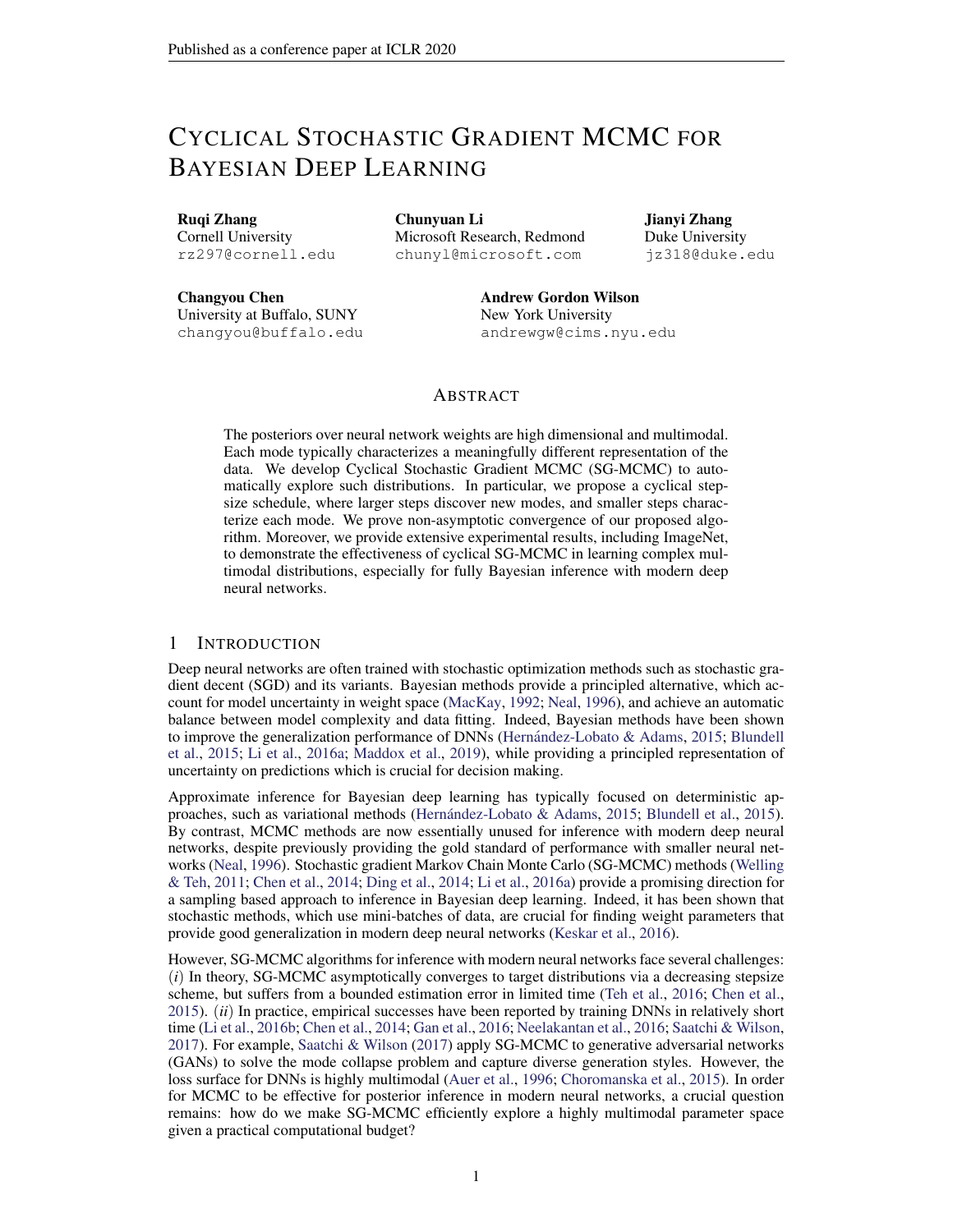Our prove can be derived by the following results from Chen et al. (2015).

Lemma 1 (Chen et al. (2015))Let S<sub>K</sub>,  $\begin{bmatrix} K & K \ K-1 & h_k \end{bmatrix}$  Under Assumptions 2 and 4, for a smooth test function , the bias and MSE of a decreasing-step-size SG-MCMC will thaorder integrator at time  $S_L$  are bounded as: !

BIAS: 
$$
E^{\sim}
$$
 = O  $\frac{1}{S_K} + \frac{P_{K} N_{K+1} P_{K}}{S_K}$  (4)

MSE: E ~ 
$$
^2
$$
 C  $\frac{X}{S_K^2} E k$   $V_1 k^2 + \frac{1}{S_K} + \frac{(P_{K-1} N_K N + 1)2}{S_K^2}$  : (5)

Note that Assumption 4 is only required if one wants to prove the asymptotically unbias of an algorithm. Lemma 1 still applies even if Assumption 4 is not satis ed. In this case one would obtain a biased algorithm, which is the case of cSGLD.

Proof of Theorem 1 Our results is actually a special case of Lemma 1. To see that, rst note that<br>eur eSCLD adopte a ret arder integrator, this - 1. To present note that our cSGLD adopts a rst order integrator, th**N**s = 1. To proceed, note th $\mathbf{\mathbf{\hat{a}}}_{\mathsf{K}}$  =  $k=1$   $k =$ O( $_0$ K), and

$$
\frac{4K}{\lambda} = \frac{2}{4} \int_{j=0}^{2} \frac{4K}{\lambda} \left[ \cos(\frac{\text{mod}(j-1; [K=M])}{[K=M]}) + 1 \right]^2
$$
  
\n
$$
= \frac{2}{4} \int_{j=0}^{2} \frac{4K}{\lambda} \left[ \cos^2(\frac{\text{mod}(j-1; K=M)}{K=M}) + 1 \right]^2
$$
  
\n
$$
= \frac{2}{4} \frac{4K}{\lambda} (\frac{M}{2} + M) = \frac{3}{8} \frac{3}{6} \frac{3K}{\lambda}.
$$
 (6)

As a result, for the bias, we have

$$
E^{-} = O \frac{1}{S_{K}} + \frac{P_{K_{-1}} N_{K}^{N+1}}{S_{K}} = O \frac{1}{0^{0} K} + \frac{3}{0} \frac{1}{0} K^{0}
$$

$$
= O \frac{1}{P_{-1}^{0} K} + O \frac{1}{0}
$$

For the MSE, note the -rst term P l  $\frac{h_k^2}{S_K^2}$ Ek V<sub>I</sub>k<sup>2</sup> has a higher order than other terms, thus it is omitted in the big-O notation,e.,

$$
E \sim \frac{2}{\pi} = 0 \frac{1}{\pi} + (\frac{3 \frac{2}{0}K = 8}{\pi})^2
$$

$$
= 0 \frac{1}{\pi} + \frac{2}{0}:
$$

This completes the proof.

# D PROOF OFTHEOREM 2

Proof of the bound 
$$
f_2
$$
 ( $f_1$ ), in cSGLD. Firstly, we introduce the following SDE

$$
d_t = r U( )dt + \left( \frac{1}{2}dW_t \right); \qquad (7)
$$

Let  $_t$  denote the distribution of<sub>t</sub>, and the stationary distribution of equation 34 $p$ (ejD), which means  $_1$  = p( jD). p

$$
k+1 = k \quad \text{or} \quad U_{k}(k) \quad k+1 + \frac{p}{2 k+1} \quad k+1 \tag{8}
$$

Further, let  $_k$  denote the distribution of  $_k$ .

**Since** 

$$
W_2(\kappa; 1) \quad W_2(\kappa; P_{\kappa}(\kappa; 1) + W_2(P_{\kappa}(\kappa; 1))
$$
 (9)

, we need to give the bounds for these two parts respectively.

 $\Box$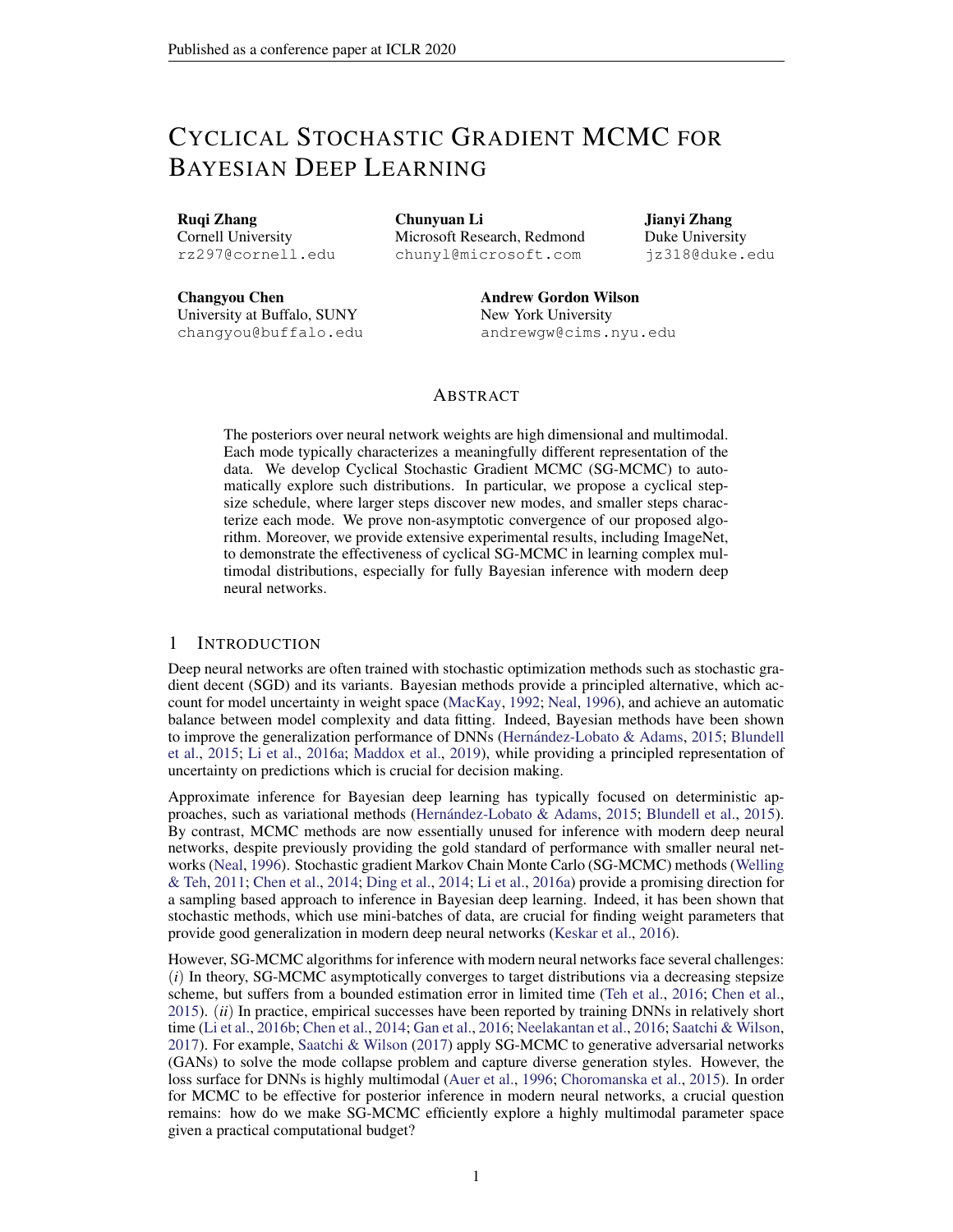D.1 
$$
W_2
$$
(  $\kappa$ ;  $P_{K_{n-1}} \atop k=1$  )

For the rst part, W<sub>2</sub>( $\kappa$ ;  $P_{\kappa}$ <sub>k=1</sub>), our proof is based on the proof of Lemma 3.6 in Raginsky et al. (2017) with some modi cations. We rst assumEer  $U(w)$ ) = r U(w); 8w 2 R<sup>d</sup>; which is a general assumption according to the way we choose the minibatch. And wepte menich will be used in the following proof:

$$
p(t) = f k 2 Zj \qquad \qquad t < \qquad \frac{\mathbf{R}^{t}}{t} \qquad \qquad i \qquad g \tag{10}
$$

Then we focus on the following continuous-time interpolation  $\alpha$  of

$$
I(t) = \begin{bmatrix} 2 & 0 & 1 \\ 0 & r & 0 \end{bmatrix} \begin{bmatrix} 8^{(s)} & 1 \\ 8^{(s)} & 1 \end{bmatrix} \begin{bmatrix} 2 & 1 \\ 8 & 1 \end{bmatrix} \begin{bmatrix} 2 & 1 \\ 0 & 0 \end{bmatrix} \begin{bmatrix} 4 & 1 \end{bmatrix}
$$

wherer  $\forall$  r  $\forall$ <sub>k</sub> for t 2  $\sum_{i=1}^{h}$  i,  $\sum_{i=1}^{k+1}$  i . And for each k  $\sum_{i=1}^{k}$   $\sum_{i=1}^{k}$  i) and <sub>k</sub> have the same probability law  $_k$ .

Since\_(t) is not a Markov process, we de ne the following process which has the same one-time marginals as (t)

$$
V(t) = \begin{array}{cc} Z_t & P \overline{Z}^t \\ 0 & G_s (V(s)) ds + \frac{P}{2} \frac{Z_t}{0} dW_s^{(d)} \end{array}
$$
 (12)

with

$$
C_{t}(x) := E^{4} r \cup \bigcirc_{i=1}^{\infty} x^{(t)} \bigcirc_{i=1}^{1} A_{j}(t) = x^{5}
$$
 (13)

Let  $P_V^t := L(V(s): 0 \text{ s } t)$  and  $P^t := L((s): 0 \text{ s } t)$  and according to the proof of Lemma 3.6 in Raginsky et al. (2017), we can derive a similar result for the relative entrody of and $\mathsf{P}^{\mathsf{t}}$  :

$$
D_{KL} (P_V^t k P^t) = \n\begin{aligned}\nZ &\downarrow \\
d P_V^t \log \frac{d P_V^t}{d P^t} \\
&= \frac{1}{4} \sum_{t=1}^T Ekr \ U(V(s)) \ G_s(V(s))k^2 ds \\
&= \frac{1}{4} \sum_{t=1}^T Ekr \ U(\underline{S}) \ G_s(\underline{S})k^2 ds\n\end{aligned}
$$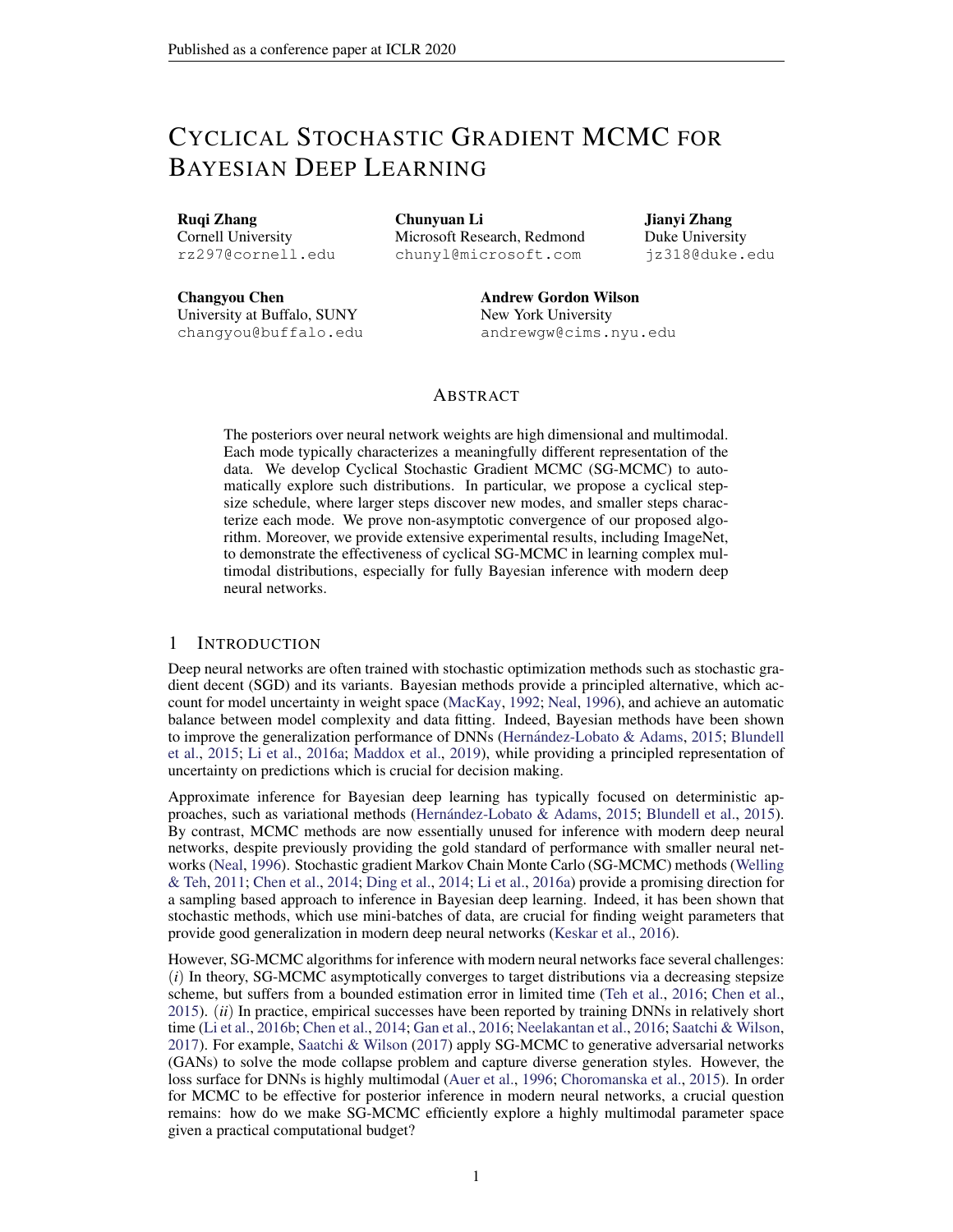The last line follows the fact that  $((s)) = L(V(s))$ ; 8s. The last line follows in a k and we can use the martingale property of the integral to derive:<br>Then we will lett =  $\sum_{k=1}^{K} k_k$  and we can use the martingale property of the integral to derive:

D<sub>KL</sub> 
$$
(P_V^{k=1} * kP^{P_{k=1}^{K}})
$$
  
\n
$$
= \frac{1}{4} \int_{j=0}^{k} \int_{k=1}^{k+1} \int_{k=1}^{k} Ekr U((s)) G_s((s))k^2 ds
$$
\n
$$
\frac{1}{2} \int_{j=0}^{k} \int_{k=1}^{k+1} \int_{k=1}^{k} Ekr U((s)) r U((s)) k^2 ds
$$
\n
$$
+ \frac{1}{2} \int_{j=0}^{k} \int_{k=1}^{k} Ekr U((s)) r U((s)) g(s)(s) ds
$$
\n
$$
+ \frac{1}{2} \int_{j=0}^{k} \int_{k=1}^{k} Ekr U((s)) G_s((s))k^2 ds
$$
\n
$$
\frac{1}{2} \int_{j=0}^{k} \int_{k=1}^{k} Ekr U((s)) G_s((s))k^2 ds
$$
\n
$$
+ \frac{1}{2} \int_{j=0}^{k} \int_{k=1}^{k+1} \int_{k=1}^{k} Ek(s) U((s)) k^2 ds
$$
\n
$$
+ \frac{1}{2} \int_{j=0}^{k} \int_{k=1}^{k} Ekr U((s)) G_s((s))k^2 ds
$$
\n
$$
+ \frac{1}{2} \int_{j=0}^{k} \int_{k=1}^{k} Ekr U((s)) G_s((s)) k^2 ds
$$
\n
$$
+ \frac{1}{2} \int_{j=0}^{k} \int_{k=1}^{k} Ekr U((s)) G_s((s)) k^2 ds
$$
\n
$$
+ \frac{1}{2} \int_{k=1}^{k} \int_{k=1}^{k} Ekr U((s)) G_s((s)) k^2 ds
$$
\n
$$
+ \frac{1}{2} \int_{k=1}^{k} \int_{k=1}^{k} Ekr U((s)) G_s((s)) k^2 ds
$$
\n
$$
+ \frac{1}{2} \int_{k=1}^{k} \int_{k=1}^{k} Ekr U((s)) K^2 ds
$$
\n
$$
+ \frac{1}{2} \int_{k=1}^{k} \int_{k=1}^{k} Ekr U((s)) K^2 ds
$$
\n
$$
+ \frac{1}{2} \int_{k
$$

For the rst part (14), we consider sonse  $\begin{bmatrix} P_{i} & P_{i+1} & \dots & P_{k-1} & k \end{bmatrix}$ , for which the following holds:

k=1

k=1

$$
\begin{array}{lll}\n\mathbf{X} & & & \\
\mathbf{X} & & & \\
\mathbf{X} & & & \\
\mathbf{X} & & & \\
\mathbf{X} & & & \\
\mathbf{X} & & & \\
\mathbf{X} & & & \\
\mathbf{X} & & & \\
\mathbf{X} & & & \\
\mathbf{X} & & & \\
\mathbf{X} & & & \\
\mathbf{X} & & & \\
\mathbf{X} & & & \\
\mathbf{X} & & & \\
\mathbf{X} & & & \\
\mathbf{X} & & & \\
\mathbf{X} & & & \\
\mathbf{X} & & & \\
\mathbf{X} & & & \\
\mathbf{X} & & & \\
\mathbf{X} & & & \\
\mathbf{X} & & & \\
\mathbf{X} & & & \\
\mathbf{X} & & & \\
\mathbf{X} & & & \\
\mathbf{X} & & & \\
\mathbf{X} & & & \\
\mathbf{X} & & & \\
\mathbf{X} & & & \\
\mathbf{X} & & & \\
\mathbf{X} & & & \\
\mathbf{X} & & & \\
\mathbf{X} & & & \\
\mathbf{X} & & & \\
\mathbf{X} & & & \\
\mathbf{X} & & & \\
\mathbf{X} & & & \\
\mathbf{X} & & & \\
\mathbf{X} & & & \\
\mathbf{X} & & & \\
\mathbf{X} & & & \\
\mathbf{X} & & & \\
\mathbf{X} & & & \\
\mathbf{X} & & & \\
\mathbf{X} & & & \\
\mathbf{X} & & & \\
\mathbf{X} & & &
$$

Thus, we can use Lemma 3.1 and 3.2 in Raginsky et al. (2017) for the following result:

Ek<sub>2</sub>(s) 
$$
\int_{k=1}^{N} k^2
$$
 3  $\int_{j+1}^{2} Ekr U(j)k^2 + 3 \int_{j+1}^{2} Ekr U(j) r U_j(j)k^2 + 6 j+1 d$   
12  $\int_{j+1}^{2} (L_U^2 Ek jk^2 + B^2) + 6 j+1 d$ 

Hence we can bound the rst part, (choosing 1),

$$
\frac{L_{\rm U}^{2}}{2} \sum_{j=0}^{i} \sum_{k=1}^{p} \sum_{k=1}^{i} k \sum_{k=1}^{i} (s) - \sum_{k=1}^{i} (s) \sum_{k=1}^{i} (s) \sum_{k=1}^{i} (s) \sum_{k=1}^{i} (s) \sum_{k=1}^{i} (s) \sum_{k=1}^{i} (s) \sum_{k=1}^{i} (s) \sum_{k=1}^{i} (s) \sum_{k=1}^{i} (s) \sum_{k=1}^{i} (s) \sum_{k=1}^{i} (s) \sum_{k=1}^{i} (s) \sum_{k=1}^{i} (s) \sum_{k=1}^{i} (s) \sum_{k=1}^{i} (s) \sum_{k=1}^{i} (s) \sum_{k=1}^{i} (s) \sum_{k=1}^{i} (s) \sum_{k=1}^{i} (s) \sum_{k=1}^{i} (s) \sum_{k=1}^{i} (s) \sum_{k=1}^{i} (s) \sum_{k=1}^{i} (s) \sum_{k=1}^{i} (s) \sum_{k=1}^{i} (s) \sum_{k=1}^{i} (s) \sum_{k=1}^{i} (s) \sum_{k=1}^{i} (s) \sum_{k=1}^{i} (s) \sum_{k=1}^{i} (s) \sum_{k=1}^{i} (s) \sum_{k=1}^{i} (s) \sum_{k=1}^{i} (s) \sum_{k=1}^{i} (s) \sum_{k=1}^{i} (s) \sum_{k=1}^{i} (s) \sum_{k=1}^{i} (s) \sum_{k=1}^{i} (s) \sum_{k=1}^{i} (s) \sum_{k=1}^{i} (s) \sum_{k=1}^{i} (s) \sum_{k=1}^{i} (s) \sum_{k=1}^{i} (s) \sum_{k=1}^{i} (s) \sum_{k=1}^{i} (s) \sum_{k=1}^{i} (s) \sum_{k=1}^{i} (s) \sum_{k=1}^{i} (s) \sum_{k=1}^{i} (s) \sum_{k=1}^{i} (s) \sum_{k=1}^{i} (s) \sum_{k=1}^{i} (s) \sum_{k=1}^{i} (s) \sum_{k=1}^{i} (
$$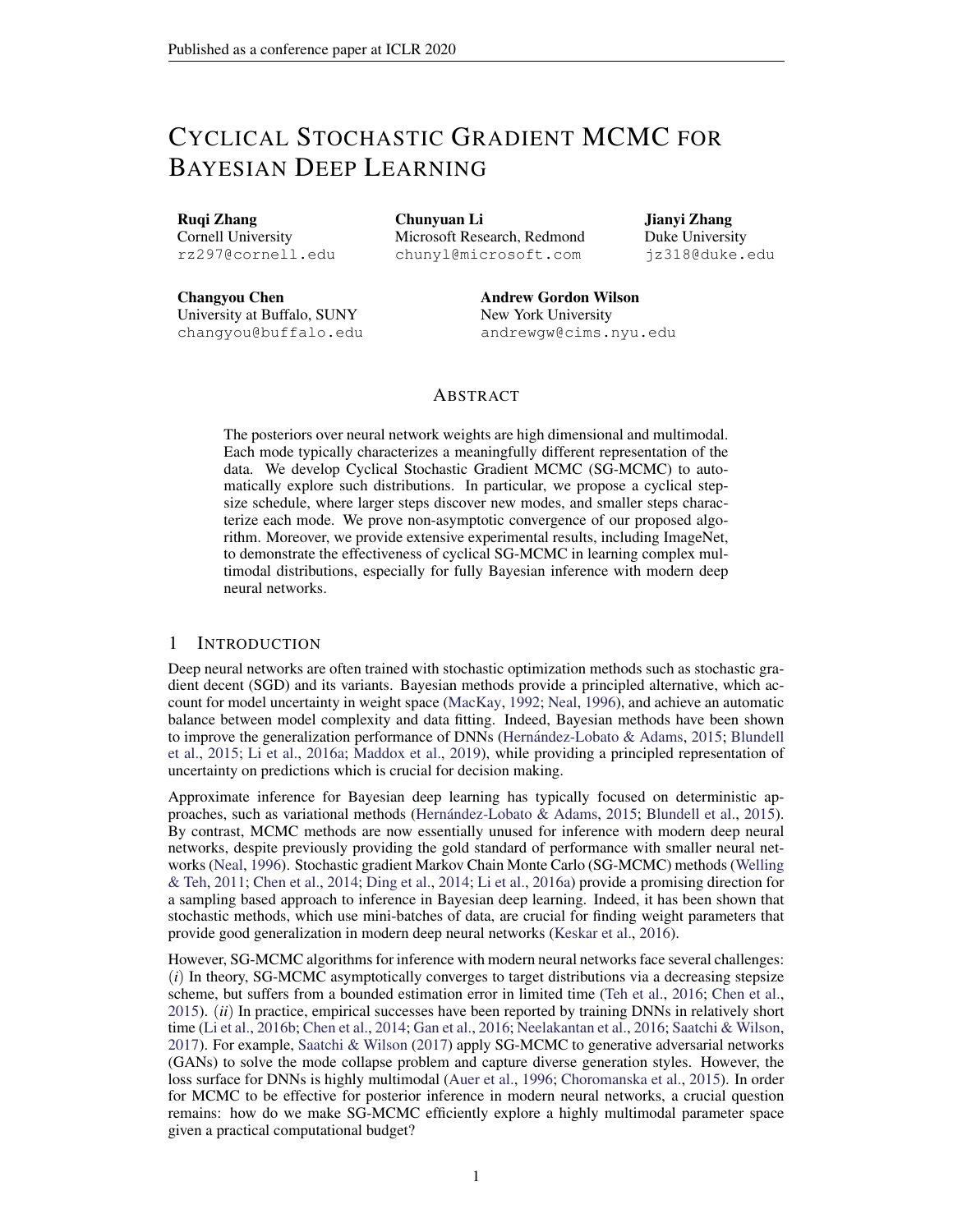The last line (17) follows from equation 6. The second part (15) can be bounded as follows:

$$
\frac{1}{2} \sum_{j=0}^{K} \sum_{k=1}^{P} \sum_{k=1}^{i+1} \sum_{k=1}^{K} \text{Ekr } U((-i) \text{ i}) \text{ } G_{s}((-i) \text{ i})k^{2} \text{ } dS
$$
\n
$$
= \frac{1}{2} \sum_{j=0}^{K} \sum_{j=1}^{i+1} \text{Ekr } U(-j) \text{ r } U(-j)k^{2}
$$
\n
$$
\sum_{j=0}^{K} \sum_{j=0}^{K} \sum_{j=0}^{K} \sum_{j=0}^{i+1} \sum_{j=0}^{K} \sum_{j=0}^{i+1} \sum_{j=0}^{K} \sum_{j=0}^{K} \sum_{k=0}^{K} \sum_{j=0}^{K} \sum_{k=0}^{K} \sum_{j=0}^{K} \sum_{k=0}^{K} \sum_{j=0}^{K} \sum_{j=0}^{K} \sum_{j=0}^{K} \sum_{j=0}^{K} \sum_{j=0}^{K} \sum_{j=0}^{K} \sum_{j=0}^{K} \sum_{j=0}^{K} \sum_{j=0}^{K} \sum_{j=0}^{K} \sum_{j=0}^{K} \sum_{j=0}^{K} \sum_{j=0}^{K} \sum_{j=0}^{K} \sum_{j=0}^{K} \sum_{j=0}^{K} \sum_{j=0}^{K} \sum_{j=0}^{K} \sum_{j=0}^{K} \sum_{j=0}^{K} \sum_{j=0}^{K} \sum_{j=0}^{K} \sum_{j=0}^{K} \sum_{j=0}^{K} \sum_{j=0}^{K} \sum_{j=0}^{K} \sum_{j=0}^{K} \sum_{j=0}^{K} \sum_{j=0}^{K} \sum_{j=0}^{K} \sum_{j=0}^{K} \sum_{j=0}^{K} \sum_{j=0}^{K} \sum_{j=0}^{K} \sum_{j=0}^{K} \sum_{j=0}^{K} \sum_{j=0}^{K} \sum_{j=0}^{K} \sum_{j=0}^{K} \sum_{j=0}^{K} \sum_{j=0}^{K} \sum_{j=0}^{K} \sum_{j=0}^{K} \sum_{j=0}^{K} \sum_{j=0}^{K} \sum_{j=0}^{K} \sum_{j=
$$

Due to the data-processing inequality for the relative entropy, we have

D<sub>KL</sub> ( 
$$
\kappa
$$
 k P<sub>K=1</sub>  $\kappa$ ) D<sub>KL</sub> (P<sub>V</sub><sup>t</sup> kP<sup>t</sup>)  
\n
$$
\frac{L_{U}^{2}}{2} \sum_{j=0}^{i} \sum_{k=1}^{P} \sum_{k=1}^{i+1} \kappa
$$
 g(s)  $\int_{k=1}^{i} \kappa$  jk<sup>2</sup>ds  
\n $+ \frac{1}{2} \sum_{j=0}^{i} \sum_{k=1}^{P} \sum_{k=1}^{i+1} \kappa$  Ekr U( $\int_{k=1}^{i} \sum_{k=1}^{i} \kappa$  g(s)  $\int_{k=1}^{i} \kappa$  g(s)  
\n $L_{U_{0}}^{2}$  max  $\int_{i}^{2} 6(L_{U}^{2} Ek j k^{2} + B^{2}) + 3d \frac{3}{8} \frac{3}{8} \kappa$   
\n $+ \sum_{i}^{2} \sum_{j=0}^{i} \sum_{k=1}^{i} \kappa$  g(t)  $\frac{3}{8} \frac{3}{8} \kappa$ 

According to the proof of Lemma 3.2 in Raginsky et al. (2017), we can bound the Ettergite<sup>2</sup>

$$
\mathsf{Ek}_{k+1} \, k^2 \quad \, (1 \quad 2_{k+1} \, m_U + 4 \, \, \tfrac{2}{k+1} \, M_U^2) \mathsf{Ek}_{k} \, k^2 + 2 \, \, k+1 \, b+4 \, \, \tfrac{2}{k+1} \, B^2 + \frac{2 \, \, k+1 \, d}{k+1}
$$

Similar to the statement of Lemma 3.2 in Raginsky et al. (2017), we can<sub>0</sub>  $\mathcal{L}$  (0; 1 ^  $\frac{m_V}{4M_U^2}$ ). Then, we can know that  $2<sub>o</sub>$ 

$$
Ek_{k+1}k^{2} (1 2 min_{min} m_{U} + 4 \frac{2}{min} M_{U}^{2})Ek_{k}k^{2} + 2 {}_{0}b + 4 \frac{2}{0}B^{2} + \frac{2}{0} \frac{d^{2}}{d^{2}}
$$
 (18)  
\nh  
\n, where min is de ned as min ,  $\frac{0}{2}$  cos  $\frac{mod dK=M e 1; dK=M e}{dK=M e}$  + 1.

There are two cases to consider.

If 1 2 min 
$$
m_U + 4 \frac{2}{min} M_U^2
$$
 0, then from equation 18 it follows that  
\nEk<sub>k+1</sub>k<sup>2</sup> 2<sub>0</sub>b+4<sup>2</sup><sub>0</sub>B<sup>2</sup> +  $\frac{2}{}$ <sub>0</sub>d  
\nEk<sub>0</sub>k<sup>2</sup> + 2(b+2B<sup>2</sup> +  $\frac{d}{d}$ )

If 0 1 2 min m<sub>U</sub> + 4 
$$
\frac{2}{\text{min}} M_U^2
$$
 1, then iterating equation 18 gives  
\nEk<sub>k</sub>k<sup>2</sup> (1 2 min m<sub>U</sub> + 4  $\frac{2}{\text{min}} M_U^2$ )<sup>k</sup>Ek<sub>0</sub>k<sup>2</sup> +  $\frac{0b+2}{\text{min}} \frac{\partial B^2 + \frac{0d}{\text{min}}}{\partial M_U^2}$  (19)

$$
\frac{Ek_0k^2 + \frac{2}{m_U \min} (b + 2B^2 + \frac{d}{m})}{(20)}
$$

<sup>&</sup>lt;sup>2</sup>Note: we only focus on the case when mod  $M = 0$ .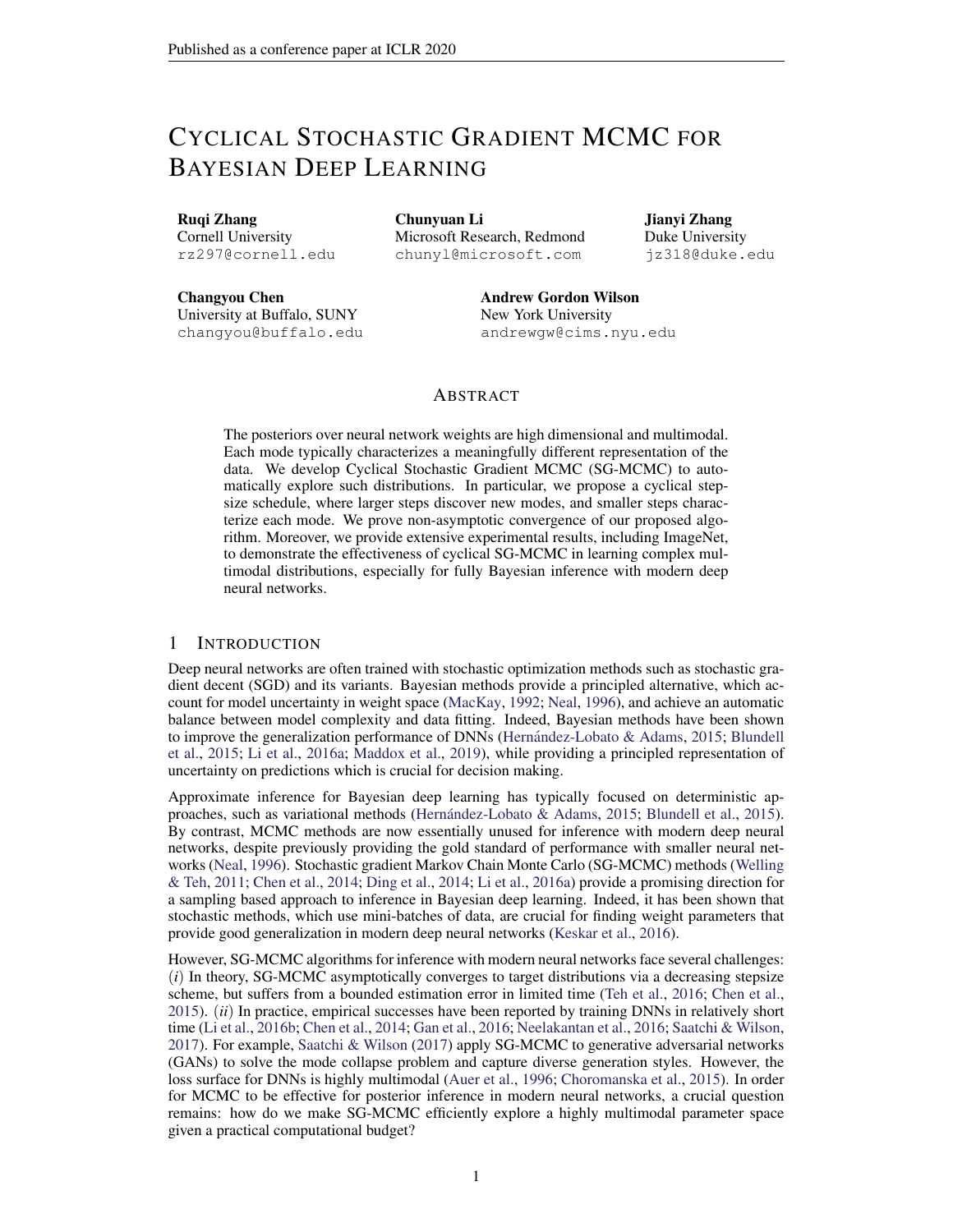Now, we have

$$
\max_{0 \ j \ K} (L_0^2 E k_j k^2 + B^2)
$$
  

$$
(L_0^2 (\ _0 + 2(1 \wedge \frac{0}{m_U \ m_i}) (b + 2B^2 + d)) + B^2) := C_0
$$

Due to the expression of  $_{min}^{\circ}$ , C<sub>0</sub> is independent of <sub>0</sub>. Then we denote the  $_{0}^{2}(C_{0} + d)$  as C<sub>1</sub> and we can derive

D<sub>KL</sub> ( 
$$
\kappa
$$
 k P<sub>K=1</sub>  $\kappa$ )  $C_1(\frac{3\frac{2}{0}K}{8})$  +  $C_0(\frac{K_0}{2})$ 

Then according to Proposition 3.1 in Bolley & Villani (2005) and Lemma 3.3 in Raginsky et al. (2017), if we denote  $_0 + 2b + 2d$  as  $C_2$ , we can derive the following result:

$$
W_{2}(\kappa; P_{K_{-1} - K_{-k}}) = (12 + C_{2}(\kappa))^{\frac{1}{2}} [D_{KL}(\kappa K P_{K_{-1} - K_{-k}})^{\frac{1}{2}} + D_{KL}(\kappa K P_{K_{-1} - K_{-k}})^{\frac{1}{4}}]
$$
  

$$
(12 + \frac{C_{2}K_{-0}}{2})^{\frac{1}{2}} [(\frac{3C_{1} - 2}{8}K + \frac{KC_{0} - 0}{2})^{\frac{1}{2}} + (\frac{3C_{1} - 2}{16}K + \frac{KC_{0} - 0}{4})^{\frac{1}{4}}]
$$

D.2  $W_2$ ( $\begin{array}{cc} P_{\kappa} & , & 1 \end{array}$ )

We can directly get the following results from  $(3.17)$  in Raginsky et al. (2017) that there exist some positive constant $(C_3; C_4)$ ,

$$
W_2(\begin{array}{cc} P_{\kappa} & , & 1 \end{array}) \quad C_3 \exp(\begin{array}{cc} X & \\ & k=C_4 \end{array})
$$

Now combining the bounds for  $W_2$  ( $\kappa$ ;  $P_{\kappa}$   $\kappa$ ) and  $W_2$  ( $P_{\kappa}$   $\kappa$ ,  $\kappa$ ), substituting  $\kappa$  = O(1=K), and noting  $W_2$ ( $P_{\kappa}$ <sub>k=1k</sub>; <sub>1</sub>) decreases w.r.t.K, we arrive at the bound stated in the theorem.

 $\Box$ 

# E RELATION WITH SGLD

For the standard polynomially-decay-stepsize SGLD, the convergence rate is bounded as

$$
W_{2}(\sim_{K}; 1) \qquad W_{2}(\sim_{K}; \, P_{K \atop k=1}^{K} h_{k}) + W_{2}(\, P_{K \atop k=1}^{K} h_{k}; 1) \qquad (21)
$$
\n
$$
\text{where} W_{2}(\sim_{K}; \, P_{K \atop k=1}^{K} h_{k}) \qquad (6 + h_{0} \, P_{K-1} \, \frac{1}{k})^{\frac{1}{2}} \qquad (6 + h_{0} \, P_{K-1} \, \frac{1}{k})^{\frac{1}{2}} \qquad (6 + h_{0} \, P_{K-1} \, \frac{1}{k})^{\frac{1}{2}} \qquad (6 + h_{0} \, P_{K-1} \, \frac{1}{k})^{\frac{1}{2}} \qquad (6 + h_{0} \, P_{K-1} \, \frac{1}{k})^{\frac{1}{2}} \qquad (6 + h_{0} \, P_{K-1} \, \frac{1}{k})^{\frac{1}{2}} \qquad (6 + h_{0} \, P_{K-1} \, \frac{1}{k})^{\frac{1}{2}} \qquad (6 + h_{0} \, P_{K-1} \, \frac{1}{k})^{\frac{1}{2}} \qquad (6 + h_{0} \, P_{K-1} \, \frac{1}{k})^{\frac{1}{2}} \qquad (6 + h_{0} \, P_{K-1} \, \frac{1}{k})^{\frac{1}{2}} \qquad (6 + h_{0} \, P_{K-1} \, \frac{1}{k})^{\frac{1}{2}} \qquad (6 + h_{0} \, P_{K-1} \, \frac{1}{k})^{\frac{1}{2}} \qquad (6 + h_{0} \, P_{K-1} \, \frac{1}{k})^{\frac{1}{2}} \qquad (6 + h_{0} \, P_{K-1} \, \frac{1}{k})^{\frac{1}{2}} \qquad (6 + h_{0} \, P_{K-1} \, \frac{1}{k})^{\frac{1}{2}} \qquad (6 + h_{0} \, P_{K-1} \, \frac{1}{k})^{\frac{1}{2}} \qquad (6 + h_{0} \, P_{K-1} \, \frac{1}{k})^{\frac{1}{2}} \qquad (6 + h_{0} \, P_{K-1} \, \frac{1}{k})^{\frac{1}{2}} \qquad (6 + h_{0} \
$$

Proof of the bound  $\frac{dW_2(x_{K}; 1)}{dx_{K}}$  in the standard SGLD Similar to the proof of  $W_2(x_{K}; 1)$  in cSGLD, we get the following update rule for SGLD with the stepsize following a polynomial decay i.e.,  $h_k = \frac{h_0}{k}$ ,

$$
k_{k+1} = k r U_{k} (k) h_{k+1} + \frac{p}{2h_{k+1}} h_{k+1}
$$
 (22)

Let  $\sim_k$  denote the distribution of<sub>k</sub>.

**Since** 

$$
W_2(\sim_K; 1)
$$
  $W_2(\sim_K; P_{K_{n1} h_k}) + W_2(P_{K_{n1} h_k}; 1)$  (23)

, we need to give the bounds for these two parts respectively.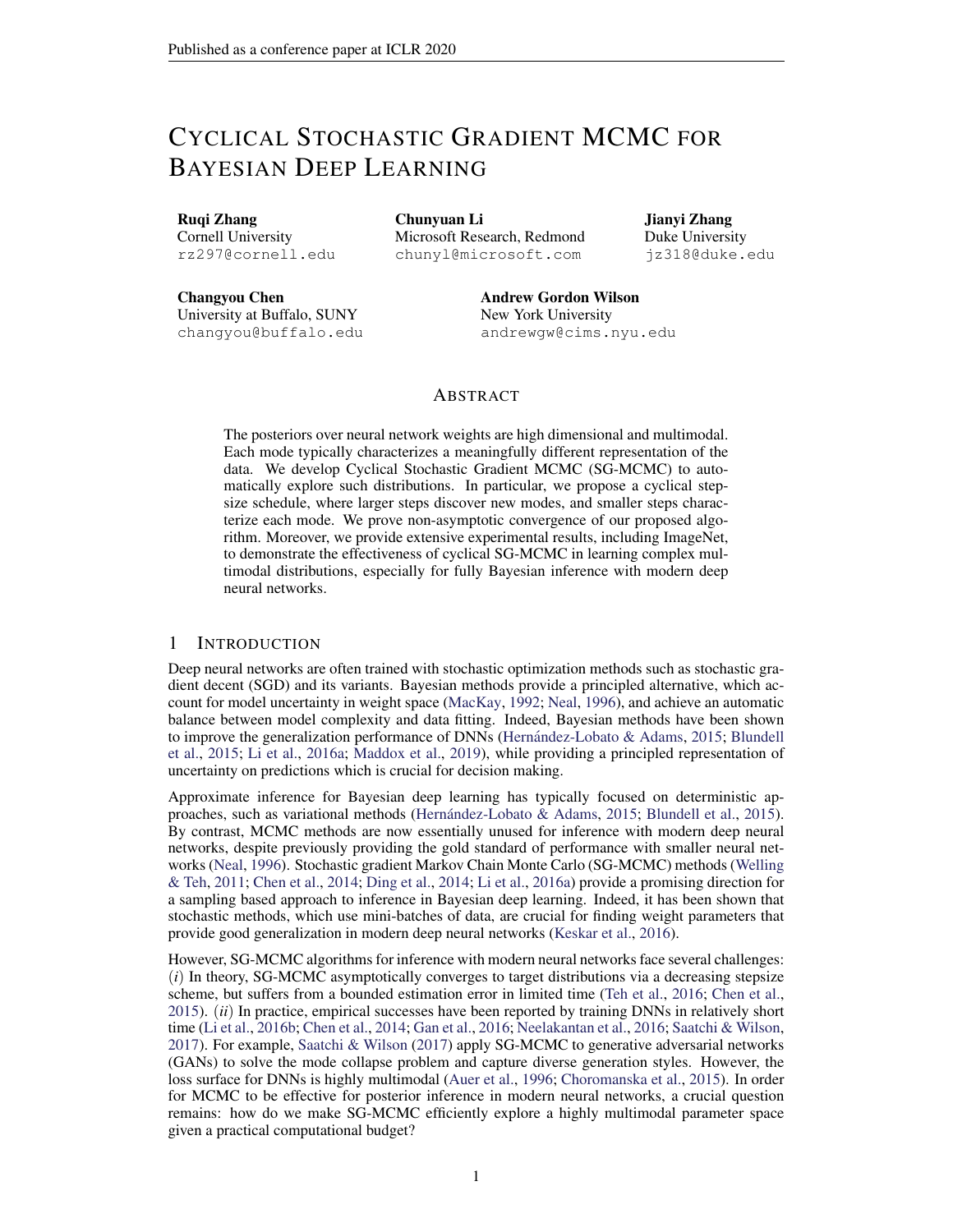E.1 
$$
W_2(\sim_K; P_{K_{n+1} h_k})
$$

We rst assume E(r  $U(w)$ ) = r U(w); 8w 2 R<sup>d</sup>; which is a general assumption according to the way we choose the minibatch. Following the proof in Raginsky et al. (2017) and the analysis of the SPOS method in Zhang et al. (2018), we de ne the followpi(to which will be used in the following proof:

$$
p(t) = f k 2 Zj^{k} h_i t < \sum_{i=1}^{k+1} h_i g
$$
 (24)

Then we focus on the following continuous-time interpolation  $\alpha$  is

$$
I(t) = \begin{bmatrix} 2 & 0 & 1 \\ 0 & r & 0 \end{bmatrix} \begin{bmatrix} 8^{(s)} & 1 \\ 8^{(s)} & 1 \end{bmatrix} \begin{bmatrix} 2 & 1 \\ 8 & 1 \end{bmatrix} \begin{bmatrix} 2 & 1 \\ 0 & 0 \end{bmatrix} \begin{bmatrix} 2 & 1 \\ 0 & 0 \end{bmatrix} \begin{bmatrix} 2 & 1 \end{bmatrix}
$$
 (25)

(26)

wherer  $\forall$  r  $\forall$ <sub>k</sub> for t 2  $\sum_{i=1}^{h_p}$   $\sum_{j=1}^{k+1}$   $h_i$  . And for eachk ,  $\sum_{i=1}^{k}$   $\sum_{j=1}^{k}$   $h_i$  and  $\sum_{k}$  have the same probability law- $k$ .

Since\_(t) is not a Markov process, we de ne the following process which has the same one-time marginals  $as(t)$ 

$$
V(t) = \int_{0}^{Z} G_{s} (V(s)) ds + \frac{p}{2} \int_{0}^{Z} dW_{s}^{(d)} \qquad (27)
$$

with

$$
2 \t 0 \t 1 \t 3
$$
  
\n
$$
G_t(x) := E^4 r \cup \bigcirc (28)
$$
  
\n
$$
G_{t+1}(x) := E^4 r \cup \bigcirc (28)
$$

Let  $P_V^t := L(V(s): 0 \text{ s } t)$  and  $P^t := L((s): 0 \text{ s } t)$  and according to the proof of Lemma 3.6 in Raginsky et al. (2017), we can derive the similar result for the relative entr**B** $\phi$ y of and $\mathsf{P}^{\mathsf{t}}$  :

$$
D_{KL} (P_V^t k P^t) = \begin{cases} Z & dP_V^t \log \frac{dP_V^t}{dP^t} \\ = \frac{1}{4} Z_t^t & \text{Ekr } U(V(s)) & G_s(V(s))k^2 ds \\ = \frac{1}{4} Z_t^0 & \text{Ekr } U(\underline{ } (s)) & G_s(\underline{ } (s))k^2 ds \end{cases}
$$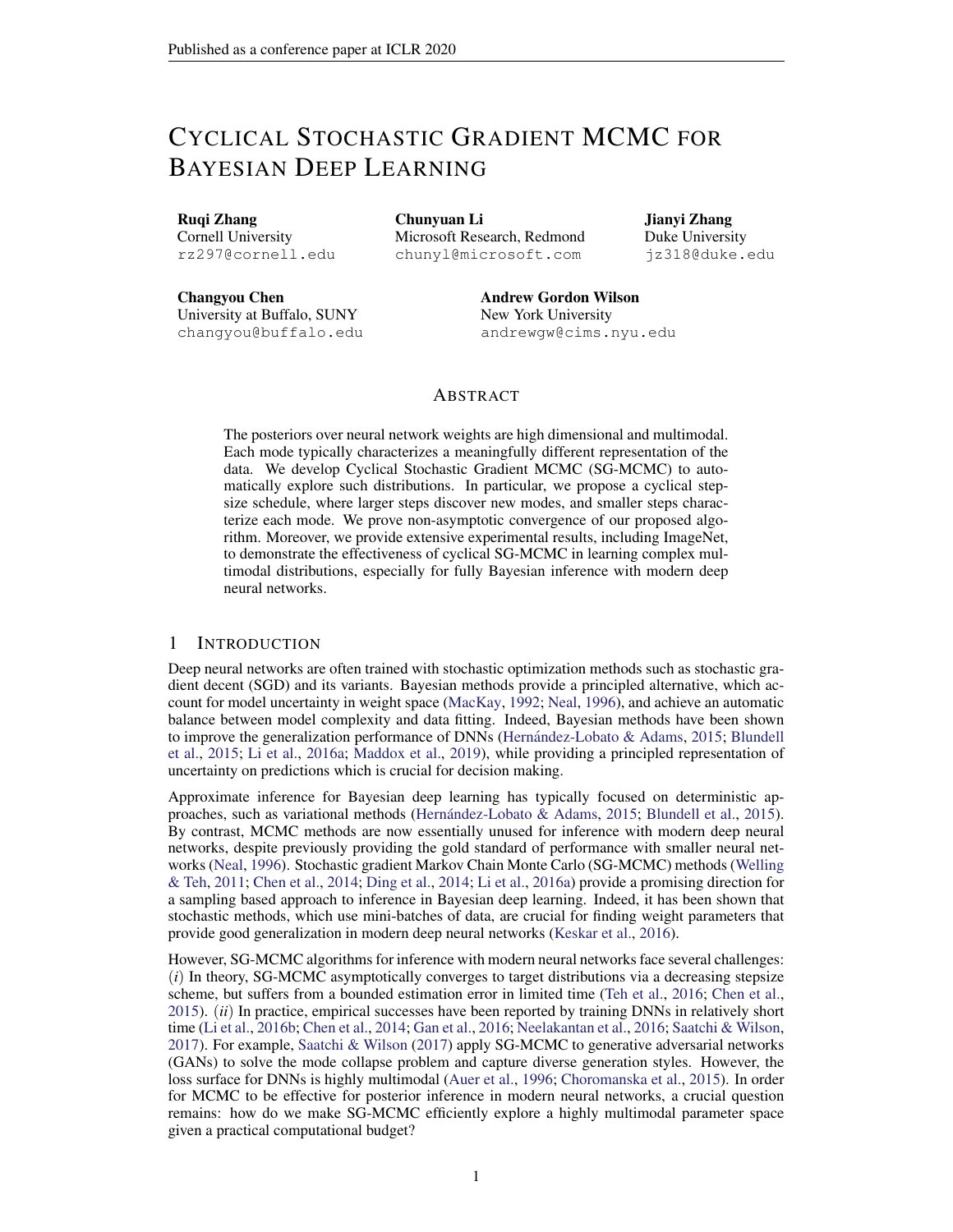The last line follows the fact that  $((s)) = L(V(s))$ ; 8s. The last line follows in a call that  $\frac{1}{k-1}$  by  $\frac{1}{k}$  and we can use the martingale property of integral to derive:

D<sub>KL</sub> (P<sub>V</sub><sup>k=1</sup> h<sub>k</sub> RP<sup>R</sup><sub>k=1</sub> h<sub>k</sub>  
\n=
$$
\frac{1}{4}
$$
  $\frac{1}{p}$   $\frac{1}{k+1}$  h<sub>k</sub>  
\n= $\frac{1}{4}$   $\frac{1}{p}$   $\frac{1}{k+1}$  h<sub>k</sub>  
\n $\frac{1}{2}$   $\frac{1}{p}$   $\frac{1}{k+1}$  h<sub>k</sub>  
\n $\frac{1}{p}$   $\frac{1}{p}$   $\frac{1}{k+1}$  h<sub>k</sub>  
\n $\frac{1}{p}$   $\frac{1}{p}$   $\frac{1}{k+1}$  h<sub>k</sub>  
\n $\frac{1}{p}$   $\frac{1}{p}$   $\frac{1}{k+1}$  h<sub>k</sub>  
\n $\frac{1}{p}$   $\frac{1}{p}$   $\frac{1}{k+1}$  h<sub>k</sub>  
\n $\frac{1}{p}$   $\frac{1}{p}$   $\frac{1}{k+1}$  h<sub>k</sub>  
\n $\frac{1}{p}$   $\frac{1}{p}$   $\frac{1}{k+1}$  h<sub>k</sub>  
\n $\frac{1}{p}$   $\frac{1}{p}$   $\frac{1}{p}$   $\frac{1}{k+1}$  h<sub>k</sub>  
\n $\frac{1}{p}$   $\frac{1}{p}$   $\frac{1}{p}$   $\frac{1}{p}$   $\frac{1}{p}$   $\frac{1}{p}$   $\frac{1}{p}$   $\frac{1}{p}$   $\frac{1}{p}$   $\frac{1}{p}$   $\frac{1}{p}$   $\frac{1}{p}$   $\frac{1}{p}$   $\frac{1}{p}$   $\frac{1}{p}$   $\frac{1}{p}$   $\frac{1}{p}$   $\frac{1}{p}$   $\frac{1}{p}$   $\frac{1}{p}$   $\frac{1}{p}$   $\frac{1}{p}$   $\frac{1}{$ 

For the rst part (29), we consider sonse  $\left[\begin{array}{cc} P_{j_{k=1}} & h_k \\ h_{k+1} & h_k \end{array}\right]$ , the following equation holds:

k=1

k=1

$$
\begin{array}{lll}\n\mathbf{X} & \mathbf{X} \\
\mathbf{X} & \mathbf{X} \\
\mathbf{X} & \mathbf{X} \\
\mathbf{X} & \mathbf{X} \\
\mathbf{X} & \mathbf{X} \\
\mathbf{X} & \mathbf{X} \\
\mathbf{X} & \mathbf{X} \\
\mathbf{X} & \mathbf{X} \\
\mathbf{X} & \mathbf{X} \\
\mathbf{X} & \mathbf{X} \\
\mathbf{X} & \mathbf{X} \\
\mathbf{X} & \mathbf{X} \\
\mathbf{X} & \mathbf{X} \\
\mathbf{X} & \mathbf{X} \\
\mathbf{X} & \mathbf{X} \\
\mathbf{X} & \mathbf{X} \\
\mathbf{X} & \mathbf{X} \\
\mathbf{X} & \mathbf{X} \\
\mathbf{X} & \mathbf{X} \\
\mathbf{X} & \mathbf{X} \\
\mathbf{X} & \mathbf{X} \\
\mathbf{X} & \mathbf{X} \\
\mathbf{X} & \mathbf{X} \\
\mathbf{X} & \mathbf{X} \\
\mathbf{X} & \mathbf{X} \\
\mathbf{X} & \mathbf{X} \\
\mathbf{X} & \mathbf{X} \\
\mathbf{X} & \mathbf{X} \\
\mathbf{X} & \mathbf{X} \\
\mathbf{X} & \mathbf{X} \\
\mathbf{X} & \mathbf{X} \\
\mathbf{X} & \mathbf{X} \\
\mathbf{X} & \mathbf{X} \\
\mathbf{X} & \mathbf{X} \\
\mathbf{X} & \mathbf{X} \\
\mathbf{X} & \mathbf{X} \\
\mathbf{X} & \mathbf{X} \\
\mathbf{X} & \mathbf{X} \\
\mathbf{X} & \mathbf{X} \\
\mathbf{X} & \mathbf{X} \\
\mathbf{X} & \mathbf{X} \\
\mathbf{X} & \mathbf{X} \\
\mathbf{X} & \mathbf{X} \\
\mathbf{X} & \mathbf{X} \\
\mathbf{X} & \mathbf{X} \\
\mathbf{X} & \mathbf{X} \\
\mathbf{X} & \mathbf{X} \\
\mathbf{X} & \mathbf{X} \\
\mathbf{X} & \mathbf{X} \\
\mathbf{X} & \mathbf{X} \\
\mathbf{X} & \mathbf{X} \\
\mathbf{X} & \mathbf{X} \\
\mathbf{X} & \mathbf{X} \\
\mathbf{X} & \math
$$

Thus, we can use Lemma 3.1 and 3.2 in Raginsky et al. (2017) for the following result:

$$
Ek_{(s)} \n\begin{array}{ll}\n\chi & \n\chi & \n\chi & \n\chi & \n\chi & \n\chi & \n\chi & \chi & \n\chi & \chi & \chi & \n\chi & \chi & \chi & \chi & \n\chi & \chi & \chi & \chi & \chi & \chi \\
\chi & \chi & \chi & \chi & \chi & \chi & \chi & \chi & \chi \\
\chi & \chi & \chi & \chi & \chi & \chi & \chi & \chi & \chi \\
\chi & \chi & \chi & \chi & \chi & \chi & \chi & \chi & \chi\n\end{array}
$$

Hence we can bound the rst part, (choosimg 1),

$$
\frac{L_{U}^{2}}{2} \sum_{j=0}^{K} \sum_{k=1}^{12} \frac{P_{i+1}}{h_{k}} E_{K}(s) \quad (h_{k})k^{2}ds
$$
\n
$$
\frac{L_{U}^{2}}{2} \sum_{j=0}^{K} \frac{12h_{j+1}^{3}}{12h_{j+1}^{3}} (L_{U}^{2} E_{K} i k^{2} + B^{2}) + 6h_{j+1}^{2} d
$$
\n
$$
L_{U}^{2} \max_{j=0} \max_{j=0}^{K} 6(L_{U}^{2} E_{K} i k^{2} + B^{2}) + 3d \left(\frac{K}{h_{j+1}^{2}}\right)
$$
\n
$$
L_{U}^{2} \max_{j=0} \max_{j=0}^{K} 6(L_{U}^{2} E_{K} i k^{2} + B^{2}) + 3d \frac{2}{6}h_{0}^{2}
$$
\n(32)

where the last line follows from the fact that

$$
\frac{4x + 1}{(j+1)^3} \frac{4x + 1}{(j+1)^2} \frac{4x + 1}{(j+1)^2} \frac{4x + 1}{(j+1)^2} = \frac{2}{6}:
$$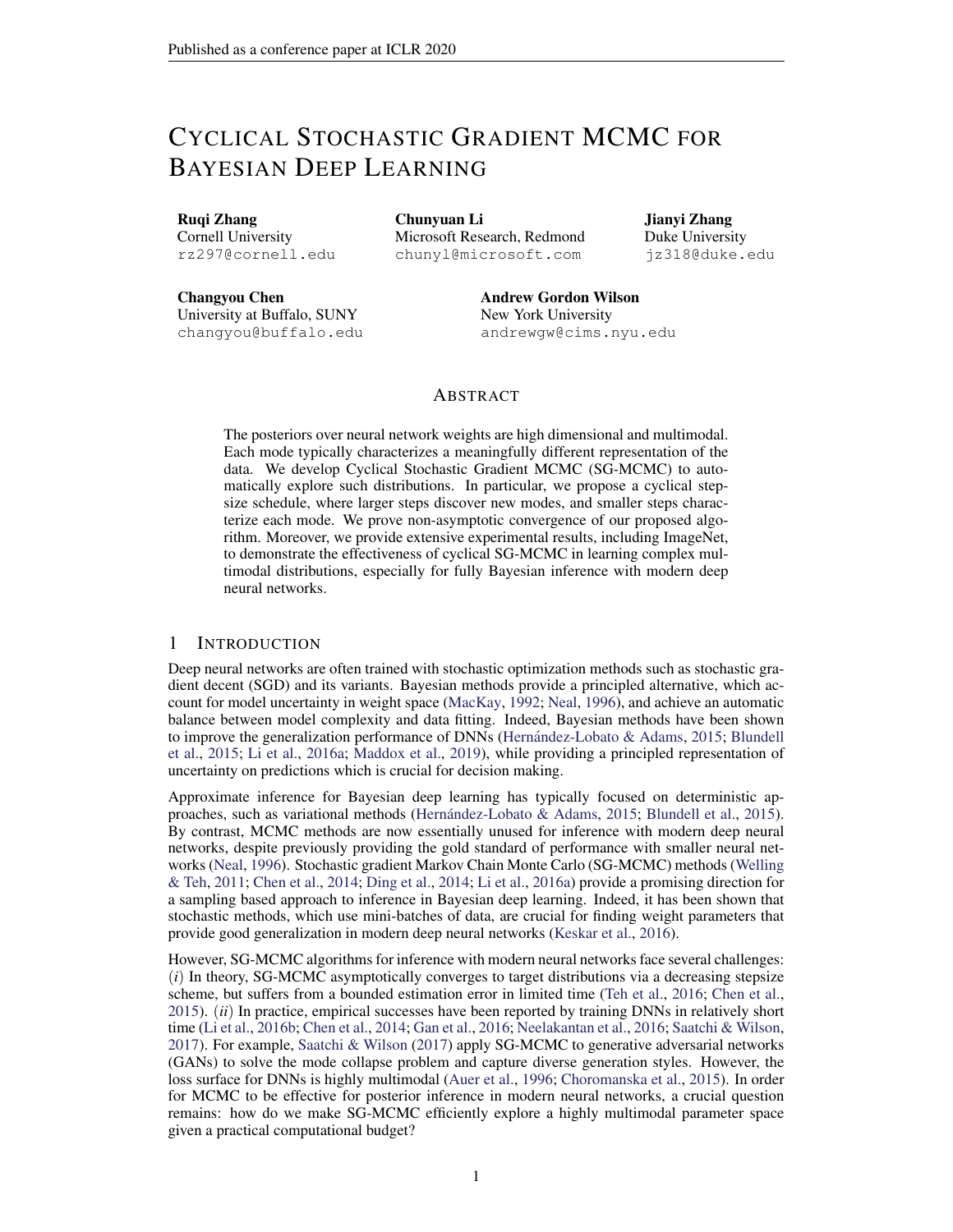The second part (30) can be bounded as follows:

$$
\frac{1}{2} \sum_{j=0}^{4} \sum_{k=1}^{4} \sum_{h_k}^{4} \sum_{k=1}^{4} \sum_{k=1}^{4} k \sum_{k=1}^{4} \sum_{k=1}^{4} \sum_{k=1}^{4} \sum_{k=1}^{4} \sum_{k=1}^{4} \sum_{j=0}^{4} \sum_{j=0}^{4} \sum_{j=0}^{4} \sum_{j=0}^{4} \sum_{j=0}^{4} \sum_{j=0}^{4} \sum_{j=0}^{4} \sum_{j=0}^{4} \sum_{j=0}^{4} \sum_{j=0}^{4} \sum_{j=0}^{4} \sum_{j=0}^{4} \sum_{j=0}^{4} \sum_{j=1}^{4} \sum_{j=1}^{4} \sum_{j=1}^{4} \sum_{j=1}^{4} \sum_{j=1}^{4} \sum_{j=1}^{4} \sum_{j=1}^{4} \sum_{j=1}^{4} \sum_{j=1}^{4} \sum_{j=1}^{4} \sum_{j=1}^{4} \sum_{j=1}^{4} \sum_{j=1}^{4} \sum_{j=1}^{4} \sum_{j=1}^{4} \sum_{j=1}^{4} \sum_{j=1}^{4} \sum_{j=1}^{4} \sum_{j=1}^{4} \sum_{j=1}^{4} \sum_{j=1}^{4} \sum_{j=1}^{4} \sum_{j=1}^{4} \sum_{j=1}^{4} \sum_{j=1}^{4} \sum_{j=1}^{4} \sum_{j=1}^{4} \sum_{j=1}^{4} \sum_{j=1}^{4} \sum_{j=1}^{4} \sum_{j=1}^{4} \sum_{j=1}^{4} \sum_{j=1}^{4} \sum_{j=1}^{4} \sum_{j=1}^{4} \sum_{j=1}^{4} \sum_{j=1}^{4} \sum_{j=1}^{4} \sum_{j=1}^{4} \sum_{j=1}^{4} \sum_{j=1}^{4} \sum_{j=1}^{4} \sum_{j=1}^{4} \sum_{j=1}^{4} \sum_{j=1}^{4} \sum_{j=1}^{4} \sum_{j=1}^{4} \sum_{j=1}^{4} \sum_{j=1}^{4} \sum_{j=1}^{4} \sum_{j=1}^{4} \sum_{j=1}^{4} \sum_{
$$

Due to the data-processing inequality for the relative entropy, we have

 $D_{\mathsf{KL}}$  (~ $\kappa$  k  $P_{\kappa_{n+1} h_k}$ )  $D_{\mathsf{KL}}$  ( $P_{\mathsf{V}}^{\mathsf{t}}$  k  $P^{\mathsf{t}}$ )  $\mathsf{L}^2_\mathsf{U}$ 2 <sup>K</sup>X <sup>1</sup> j =0  $Z$  P  $_{_{\rm k=1}^{+1}$  h<sub>k</sub>  $P_{\stackrel{j}{k=1}}$  h<sub>k</sub>  $Ek_{s}$ (s)  $($ q(s) X k=1 h<sub>i</sub>) $k^2$ ds  $+\frac{1}{2}$ 2 <sup>K</sup>X <sup>1</sup> j =0  $Z$  P  $_{_{\mathrm{K=1}}}^{\mathrm{+1}}$  h<sub>k</sub>  $P_{\stackrel{j}{k=1}}$  h<sub>k</sub> Ekr  $U($ q(s) X k=1 h<sub>i</sub>)  $G_s($  ( q(s) X k=1 h<sub>i</sub>) $k^2$ ds  $L_{U_0}^2$  max 6( $L_U^2$ Ek j k<sup>2</sup> + B<sup>2</sup>) + 3 d  $\frac{2}{6}$  $\overline{6}$  h<sub>0</sub><sup>2</sup> + max ( $L_U^2 Ek$  j k<sup>2</sup> + B<sup>2</sup>)(h<sub>0</sub> XK j =1 1 .<br>j )

Similar to the proof of cSGLD , we have

$$
\max_{0 \ j \ K} (L^2 \ E k \ j k^2 + B^2) \ D_0
$$

Then we denote th**e**L $_{0}^{2}$ (D<sub>0</sub> + d) asD<sub>1</sub> and we can derive

D<sub>KL</sub> 
$$
(-_{K} k P_{K-1 h_{k}}) D_{1} h_{0}^{2} \frac{2}{6} + D_{0} h_{0} \frac{X}{j-1} \frac{1}{j}
$$

Then according to Proposition 3.1 in Bolley & Villani (2005) and Lemma 3.3 in Raginsky et al. (2017), if we denote  $_0 + 2b + 2d$  as  $D_2$ , we can derive the following result,

$$
W_{2}(\sim_{K}; P_{K_{-1} h_{k}})
$$
\n
$$
W_{2}(\sim_{K}; P_{K_{-1} h_{k}})
$$
\n
$$
W_{k=1}^{X}
$$
\n
$$
= [12 + D_{2}(h_{0} \sum_{j=1}^{K} \frac{1}{j})]^{1=2} [(D_{KL}(\sim_{K} k P_{K_{-1} h_{k}}))^{1=2} + (D_{KL}(\sim_{K} k P_{K_{-1} h_{k}}) = 2)^{1=4}]
$$
\n
$$
= [12 + D_{2}(h_{0} \sum_{j=1}^{K} \frac{1}{j})]^{1=2} [(D_{1}h_{0}^{2} \frac{2}{6} + D_{0}h_{0} \sum_{j=1}^{K} \frac{1}{j})^{1=2} + (D_{1}h_{0}^{2} \frac{2}{12} + D_{0}h_{0} \sum_{j=1}^{K} \frac{1}{2j})^{1=4}]
$$

Now we derive the bound fd $\mathcal{N}_2(\sim_K\,;\begin{array}{cc} \mathsf{P}_{\;\mathsf{K}_{-1}\;\; \mathsf{h}_k}\end{array}).$ 

 $E.2 W_2(P_{\kappa \atop k=1}^K h_k; 1)$ 

We can directly get the following results from (3.17) in Raginsky et al. (2017) that there exist some positive constant $(C_3; C_4)$ ,

$$
W_2(\begin{array}{cc} P_{K} & \ \\ k=1 & h_K \\ \end{array}; 1) \quad C_3 \exp(\begin{array}{cc} X & \ \\ k=1 & h_K = C_4 \\ \end{array})
$$

 $\Box$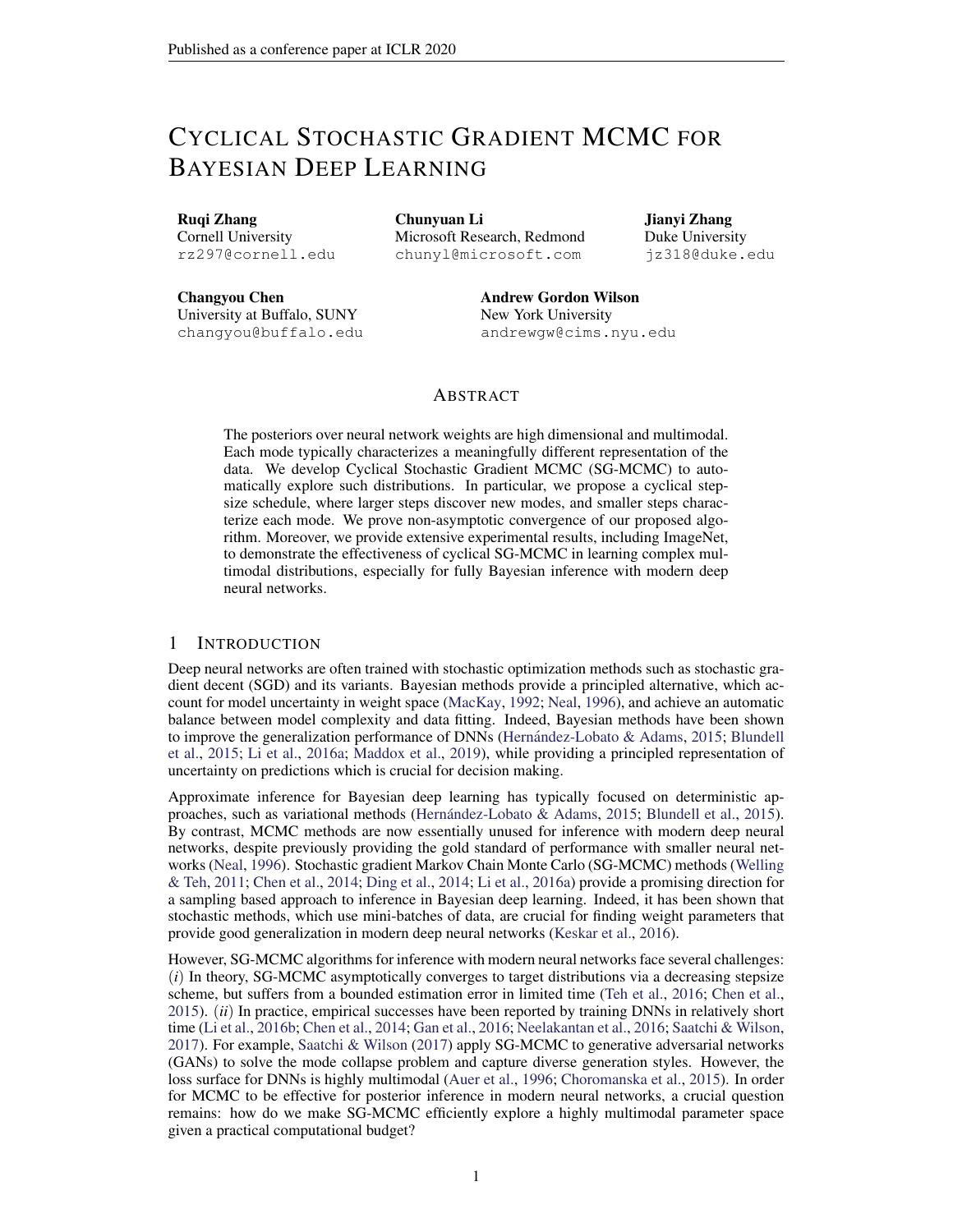Based on the convergence error bounds, we discuss an informal comparison with standard SGLD. Consider the following two cases.We must emphasize that since the  $\texttt{Wg}(m_k; \begin{array}{cc} \texttt{P} & \texttt{K} \\ \texttt{K=1} & \texttt{K} \end{array})$  in the equation 9 increases w.r**K** , our  $_{0}$  must be set small enough in practice. Hence, in this informal comparison, we also se $_{b}$  small enough to mak $\pmb{\omega}_{2}$ ( $\kappa$  ;  $\mathsf{P}_{\kappa}$ <sub>k=1</sub>  $\kappa$ ) less important.

i) If the initial stepsizes satisfy<sub>0</sub> h<sub>0</sub>, our algorithm cSGLD runs much faster than the standard SGLD in terms of the amount of "diffusion timgi"e., the "t" indexing<sub>rd</sub> in the continuous-time SDE mentioned above. This result follows from  $k=1$ ,  $k = \frac{k_0}{2}$  and  $\frac{k_1}{k_1}$   $k_2 = \frac{k_1}{k_2}$   $\frac{h_0}{k_3} =$  $\rm O(h_0\,log K) \equiv \frac{K_{-0}}{2}$ . In standard SGLD, since the error described/by( $\sim_K$  ;  $\rm \frac{P_{-K_{-1}}}{K_{-1}}$   $\rm \frac{1}{R_{-1}}$ w.r.t. K , h<sub>0</sub> needs to be set small enough in practice to reduce the error. Following the general analysis of SGLD in Raginsky et al. (2017); Xu et al. (2017), the dominant term in the decomposition equation 21 will be $W_2$ (  $\frac{P_K}{k=1-h_K}; -1$  ) since it decreases exponentially fast with the increase of and  $W_2(\sim_K; P_{K_{n-1} \atop k=1}^K)$  is small due to the setting of small. Since  $K_{k=1}^K$  k increases much faster in our algorithm than the term  $\kappa_{k=1}^K$  h<sub>k</sub> in standard SGLD, our algorithm thus endows less error for K iterations,i.e.,  $W_2$ ( $\begin{array}{ccc} P & K & K \ R & K & K \end{array}$ ) W<sub>2</sub>( $\begin{array}{ccc} P & K & K \ R & K & K \end{array}$ ). Hence, our algorithm outperforms standard SGLD, as will be veri ed in our experiments.

ii) Instead of setting th $b_0$  small enough, one may consider increasing to make standard SGLD run as "fast" as our proposed algorithme,  $\kappa_{k=1}^K$   $\kappa_{k=1}^K$  k. Now the W<sub>2</sub>( $\kappa_{k=1}^K$   $\kappa_{k=1}^K$ ,  $\kappa_{k=1}^K$ ) in equation 21 is almost the same as  $\texttt{Wg}$ (  $\texttt{P}_{\frac{\mathsf{K}}{\mathsf{k}=1} - \mathsf{h}_{\mathsf{k}}}$ ; 1) in equation 9. However, in this case, it is worth noting thath<sub>0</sub> scales a $\mathfrak{O}(\;\;{}_{0}\mathsf{K}$ = logK). We can notice thath<sub>0</sub> is much larger than the <sub>0</sub> and thus the  $W_2(\sim_K; P_{K_{n-1} - h_k})$  cannot be ignored. Now the fterm in  $W_2(\sim_K; P_{K_{n-1} - h_k})$ would scale a $\mathcal{O}(-\frac{2}{6}K^2=log^2 K)$ , which makes $W_2(\sim_K; P_{K_{n-1}})$  in equation 21 much larger than our $W_2$ ( $\kappa$ ;  $P_{K_1}$ ,  $\kappa$ ) de ned in equation 9 sinc  $\Theta$ ( $\frac{2}{6}K^2$ =log<sup>2</sup>K) O ( $\frac{2}{6}K$ ). Again,  $k = 100$  km  $k = 100$  km  $k = 100$  km  $k = 100$  km  $k = 100$  km  $k = 100$  km  $k = 100$  km  $k = 100$  km  $k = 100$  km  $k = 100$  km  $k = 100$  km  $k = 100$  km  $k = 100$  km  $k = 100$  km  $k = 100$  km  $k = 100$  km  $k = 100$  km  $k = 100$  km  $k = 1$ 

# F COMBINING SAMPLES

In cyclical SG-MCMC, we obtain samples from multiple modes of a posterior distribution by running the cyclical step size schedule for many periods. We now show how to effectively utilize the collected samples. We consider each cycle exploring different part of the target distributibity on a metric space . As we haveM cycles in total, thenth cycle characterizes a local region de ning the "sub-posterior" distributionp<sub>m</sub> ( jD) =  $\frac{p(\text{p})1_{m}}{w_{m}}$ ; with w<sub>m</sub> = R  $_{_{\mathrm{m}}}$  p(  $\,$ jD)d ; where  $w_m$  is a normalizing constant. For a testing function), we are often interested in its true posterior expectation  $=$  f ( )p( jD)d. The sample-based estimation is

$$
f^{\prime} = \sum_{m=1}^{M} w_m f_m^{\prime}
$$
 with  $f_m^{\prime} = \frac{1}{K_m} \sum_{j=1}^{K_m} f(\begin{array}{c} m \\ j \end{array});$  (33)

whereK<sub>m</sub> is the number of samples from the theoretherm cycle, and  $^{(m)}$  2 m.

The weight for each cycl**a**y; is estimated using thlearmonic mearmethod (Green, 1995; Raftery et al., 2006): $\boldsymbol{\mathsf{\scriptstyle{W}}}_{\mathsf{m}}$  [ $\frac{1}{\mathsf{K}_{\mathsf{m}}}$  $P_{K_m}^{K_m}$   $\frac{1}{p(D_j \frac{1}{p})}$ ] <sup>1</sup>: This approach provides a simple and consistent estimator, where the only additional cost is to traverse the training dataset to evaluate the likelihood p(Dj  $\frac{^{(m)}}{^{j}}$ ) for each sample $\frac{^{(m)}}{^{j}}$ . We evaluate the likelihood once off-line and store the result for testing.

If  $\mu$  are not disjoint, we can assume new sub-regions which are disjoint and compute the estimator as following

$$
f_m^n = \frac{1}{n_m} \sum_{m=1}^{M} \sum_{j=1}^{K_m} f(\begin{array}{c} (j) \\ m \end{array}) 1_{\sim_m} (\begin{array}{c} (m) \\ j \end{array})
$$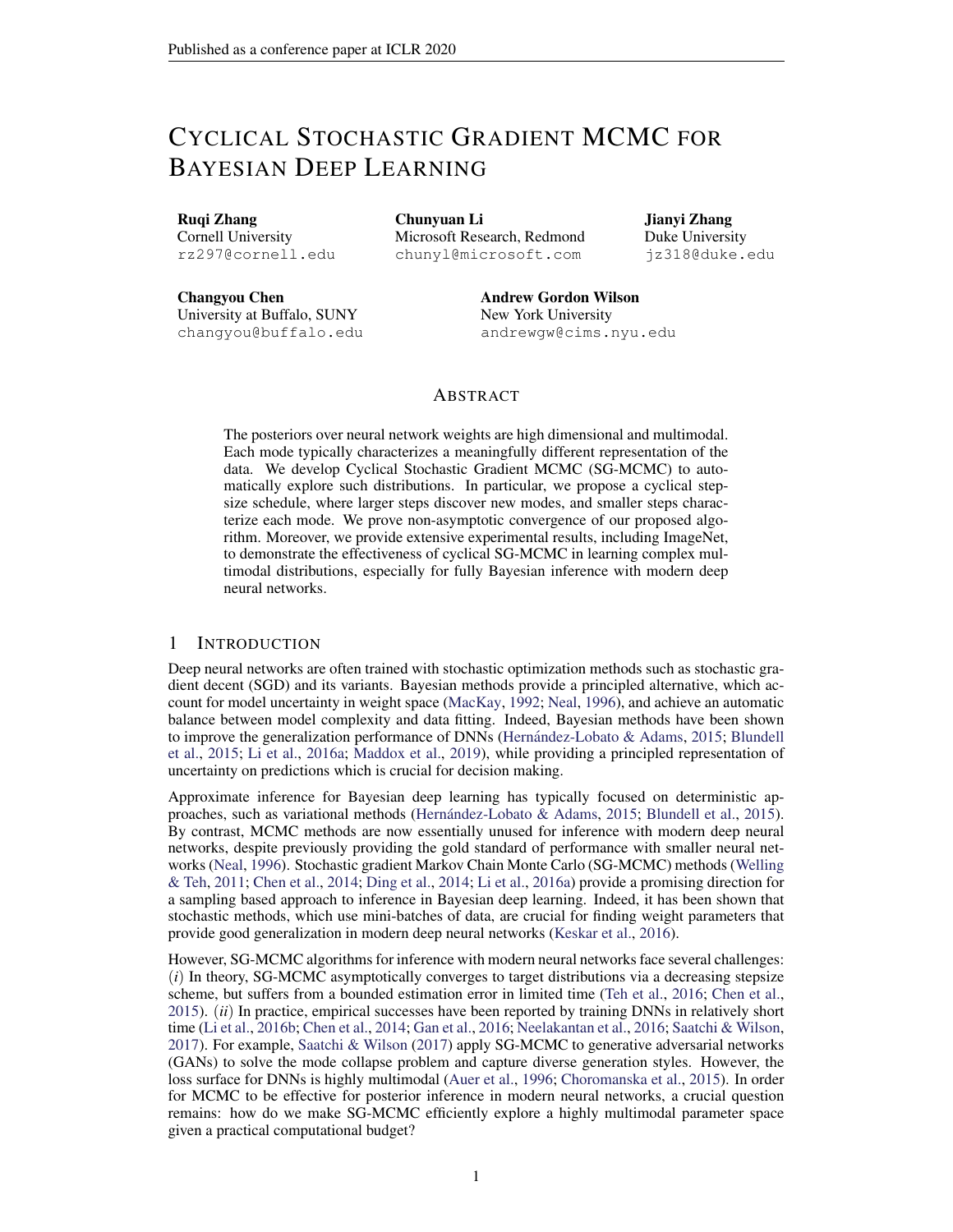where

$$
\overline{n}_{m} = \frac{\mathbb{X}^{n} \ \mathbb{X}^{m}}{m=1 \ j=1} 1_{\sim_{m}} \left( \begin{array}{c} (m) \\ j \end{array} \right)
$$

and1 $_{\sim_m}$  (  $\binom{(m)}{j}$  equals 1 only when $\binom{(m)}{j}$  2  $\sim_m$  . By doing so, our estimator still holds even if<sub>m</sub> are not disjoint.

# G THEORETICAL ANALYSIS UNDER CONVEX ASSUMPTION

Firstly, we introduce the following SDE

$$
d_t = r U(t) dt + \frac{p}{2} dW_t ; \qquad (34)
$$

Let  $_t$  denote the distribution of<sub>t</sub>, and the stationary distribution of equation 34 $\sharp$ (ejD), which means  $_1$  = p( jD).

However, the exact evaluation of the gradient is computationally expensive. Hence, we need to adopt noisy evaluations of U. For simplicity, we assume that at any point we can observe the value

$$
r \cup_k = r \cup (\kappa) + \kappa
$$

where  $_k : k = 0; 1; 2; ...$  is a sequence of random (noise) vectors. Then the algorithm is de ned as:

k+1 = <sup>k</sup> k+1 r ~U<sup>k</sup> + p 2 k+1 k+1 (35)

Further, let  $_k$  denote the distribution of  $_k$ .

Following the existing work in Dalalyan & Karagulyan (2019), we adopt the following standard assumptions summarized in Assumption 5,

Assumption 5.

For some positive constants m and M, it holds

U( ) U(  $^{\circ}$ ) r U(  $^{\circ}$ T(  $^{\circ}$ ) (m=2)k  $\frac{0.2}{2}$ kr $U( )$  r  $U( \ ^{0})$ k $_{2}$  Mk  $\mathsf{a}_{\mathsf{K}_2}$ 

for any;  $^0$ 2 R $^{\mathsf{d}}$ 

(bounded bias $E[kE(|k|k) k^2]$  $^{2}d$ 

(bounded variance  $E[k_k - E(k_j - k)k_2^2]$  $^{2}d$ 

(independence of updates)<sub> $k_1$ </sub> in equation 35 is independent  $\mathfrak{ch}_1$ ;  $_2$ ; :::;  $_k$ )

G.1 THEOREM

Under Assumption 5 in the appendix and 2  $(0; \frac{1}{m} \wedge \frac{2}{M})$ , if we dene the <sub>min</sub> as  $\frac{0}{2}$ cos  $\frac{\text{mod}(\text{dK}=M \text{ e } 1;\text{dK}=M \text{ e})}{\text{dK}=M \text{ e}}$  + 1, we can derive the the following bounds.

If m <sub>min</sub> + M <sub>0</sub> 2, thenW<sub>2</sub>(<sub>k+1</sub>; 1)  
\n(1 m <sub>min</sub>)<sup>K</sup> W<sub>2</sub>(<sub>0</sub>; 1) + 
$$
\frac{(1:65M_{0}^{3=2} + 0)d^{1=2}}{m_{min}} + \frac{2}{1:65M_{0}^{1=2} + 0} + \frac{2}{1:65M_{0}^{1=2} + 0} = 2
$$
 (36)

If m <sub>min</sub> + M <sub>0</sub> > 2, thenW<sub>2</sub>(<sub>k+1</sub>; 1)  
\n
$$
(1 (2 M_0))^{K} W_2(0; 1) + \frac{(1:65M_0^{3=2} + 0)d^{1=2}}{2 M_0} + \frac{2}{1:65M_0^{1=2} + 0} = \frac{2}{1:65M_0^{1=2} + 0} = \frac{2}{1:65M_0^{1=2} + 0} = \frac{2}{1:65M_0^{1=2} + 0} = \frac{2}{1:65M_0^{1=2} + 0} = \frac{2}{1:65M_0^{1=2} + 0} = \frac{2}{1:65M_0^{1=2} + 0} = \frac{2}{1:65M_0^{1=2} + 0} = \frac{2}{1:65M_0^{1=2} + 0} = \frac{2}{1:65M_0^{1=2} + 0} = \frac{2}{1:65M_0^{1=2} + 0} = \frac{2}{1:65M_0^{1=2} + 0} = \frac{2}{1:65M_0^{1=2} + 0} = \frac{2}{1:65M_0^{1=2} + 0} = \frac{2}{1:65M_0^{1=2} + 0} = \frac{2}{1:65M_0^{1=2} + 0} = \frac{2}{1:65M_0^{1=2} + 0} = \frac{2}{1:65M_0^{1=2} + 0} = \frac{2}{1:65M_0^{1=2} + 0} = \frac{2}{1:65M_0^{1=2} + 0} = \frac{2}{1:65M_0^{1=2} + 0} = \frac{2}{1:65M_0^{1=2} + 0} = \frac{2}{1:65M_0^{1=2} + 0} = \frac{2}{1:65M_0^{1=2} + 0} = \frac{2}{1:65M_0^{1=2} + 0} = \frac{2}{1:65M_0^{1=2} + 0} = \frac{2}{1:65M_0^{1=2} + 0} = \frac{2}{1:65M_0^{1=2} + 0} = \frac{2}{1:65M_0^{1=2} + 0} = \frac{2}{1:65M_0^{1=2} + 0} = \frac
$$

where theM; m; ; are some positive constants de ned in Assumption 5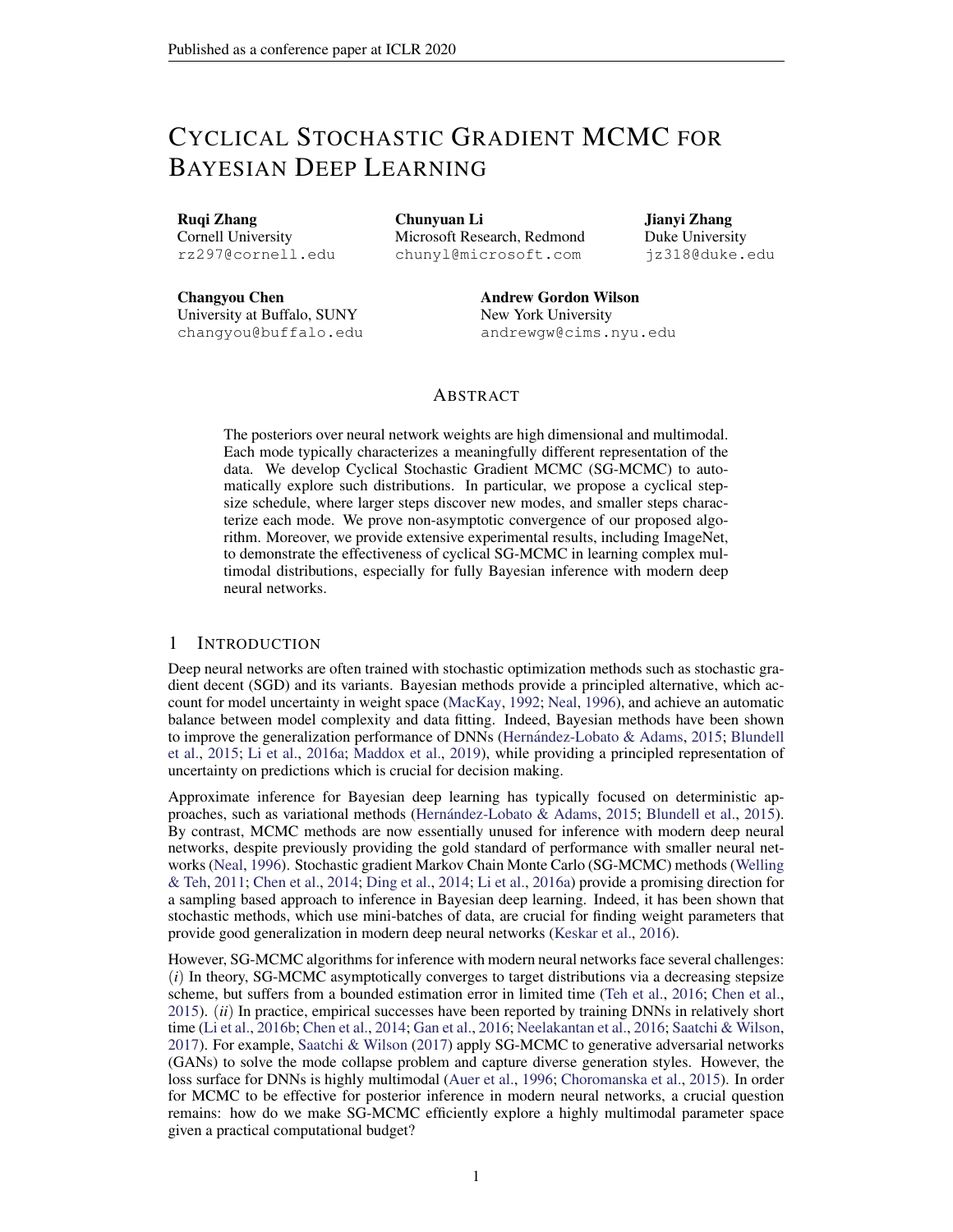# G.2 PROOF

Proof. According to the equation 1, we can nd that the stepsizevaries from  $_0$  to  $_{min}$ , where  $_{\text{min}}$  is de-ned as  $_{\text{min}}$  ,  $\frac{0}{2}$  cos  $\frac{\text{mod dK=M e 1};dK=M e)}{dK=M e}$  +1. When 0 <  $_{0}$  < min(2=M; 1=m), it is easy for us to know that  $\langle k \rangle$  = min(2=M; 1=m) for everyk > 0. Then we can derive that all the<sub>k</sub>, max(1 m <sub>k</sub>; M  $_k$  1) will satisfy  $0 < k < 1$ . Now according to the Proposition 2 in Dalalyan & Karagulyan (2019), we can derive the result that

$$
W_2(k+1; 1)^2
$$
 f  $k+1 W_2(k; 1) + 1.65M(\frac{3}{k+1}d)^{1=2} + k+1$   $\overline{P}_{pq}^2 + \frac{2}{k+1}d$  (38)

Then we will use another lemma derived from Dalalyan & Karagulyan (2019).

Lemma 2. If  $A$ , B, C are non-negative numbers such that  $A(0,1)$  and the sequence of non-negative numbersy $_k$  satis es the following inequality

$$
y_{k+1}^2
$$
 [(1 A) $y_k$  + C]<sup>2</sup> + B<sup>2</sup>

for every integer  $\times$  0. Then,

$$
y_k \quad (1 \quad A)^k y_0 + \frac{C}{A} + \frac{B^2}{C + 1} \overline{AB}
$$

Using Lemma 2, we can nish our proof now.

If m  $_{min}$  + M  $_{0}$  2, the <sub>k</sub> will satisfy  $_{k}$  1 m  $_{min}$  for every k > 0. Then the equation 38 will turn into

 $W_2$ (  $_{k+1}$ ; 1)<sup>2</sup> f (1 m <sub>min</sub>) $W_2$ (  $_k$ ; 1) + 1:65M ( $^{3}_{0}$ d)<sup>1=2</sup> + 0d<sup>1=2</sup>g<sup>2</sup> + (0d<sup>1=2</sup>)<sup>2</sup> for everyk > 0. Then we can se A = m  $_{\text{min}}$  , C = 1:65M ( $_{0}^{3}$ d)<sup>1=2</sup> +  $_{0}$  d<sup>1=2</sup>, B =

 $_0$ d<sup>1=2</sup> and we can get the result.

If m  $_{min}$  + M  $_0$  > 2, the  $_{k}$  will satisfy  $_{k}$  M  $_{0}$  1 for every k > 0. Then the equation 38 will turn into

 $\mathsf{W}_2(\begin{array}{cc} _{k+1} \vdots _{1} \end{array})^2$  f [1 (2 M  $_0$ )] $\mathsf{W}_2(\begin{array}{cc} _{k} \vdots _{1} \end{array})$  + 1 :65M (  $_0^3$ d)<sup>1=2</sup> +  $_0$  d<sup>1=2</sup>g<sup>2</sup> + (  $_0$ d<sup>1=2</sup>)<sup>2</sup> for every k > 0. Then we can se A = 2 M  $_0$ , C = 1:65M ( $_0^3$ d)<sup>1=2</sup> +  $_0$  d<sup>1=2</sup>,  $B = 0$ d<sup>1=2</sup> and we can get the result.

$$
\square
$$

# H FUTURE DIRECTION FOR THEWASSERSTEIN GRADIENT FLOWS

We would like to point out that the convergence theorems developed in the above several sections can be potentially applied to study the convergence of the Wasserstein gradient ows (Santambrogio, 2017), which can be regarded as a continuous-time MCMC (Chen et al., 2018; Liu et al., 2019). The theorems may shed some lights on the stepsize choice of the Wasserstein gradient ows which is less studied in the literature. We leave it as an interesting future work.

# I HYPERPARAMETERS SETTING

### I.1 SENSITIVITY OF HYPERPARAMETERS

Compared to SG-MCMC, there are two additional hyperparameters in Algorithm 1: the number of cyclesM and the proportion of exploration stage. We now study how sensitive they are when comparing to the parallel MCMC. With the same setup as in Section 5.2, We compare our method with M cycles and epochs per cycle with running chains parallel MCMC for epochs. The training budget is 200 epochs. In TableM<sub>2</sub>,  $= 4$  and  $= 0:8$  on CIFAR-10. We compare cSGLD and parallel SGLD with smaller and larger values thand . In Table 6, we see that the conclusion that cSG-MCMC is better than parallel SG-MCMC holds with different values cand .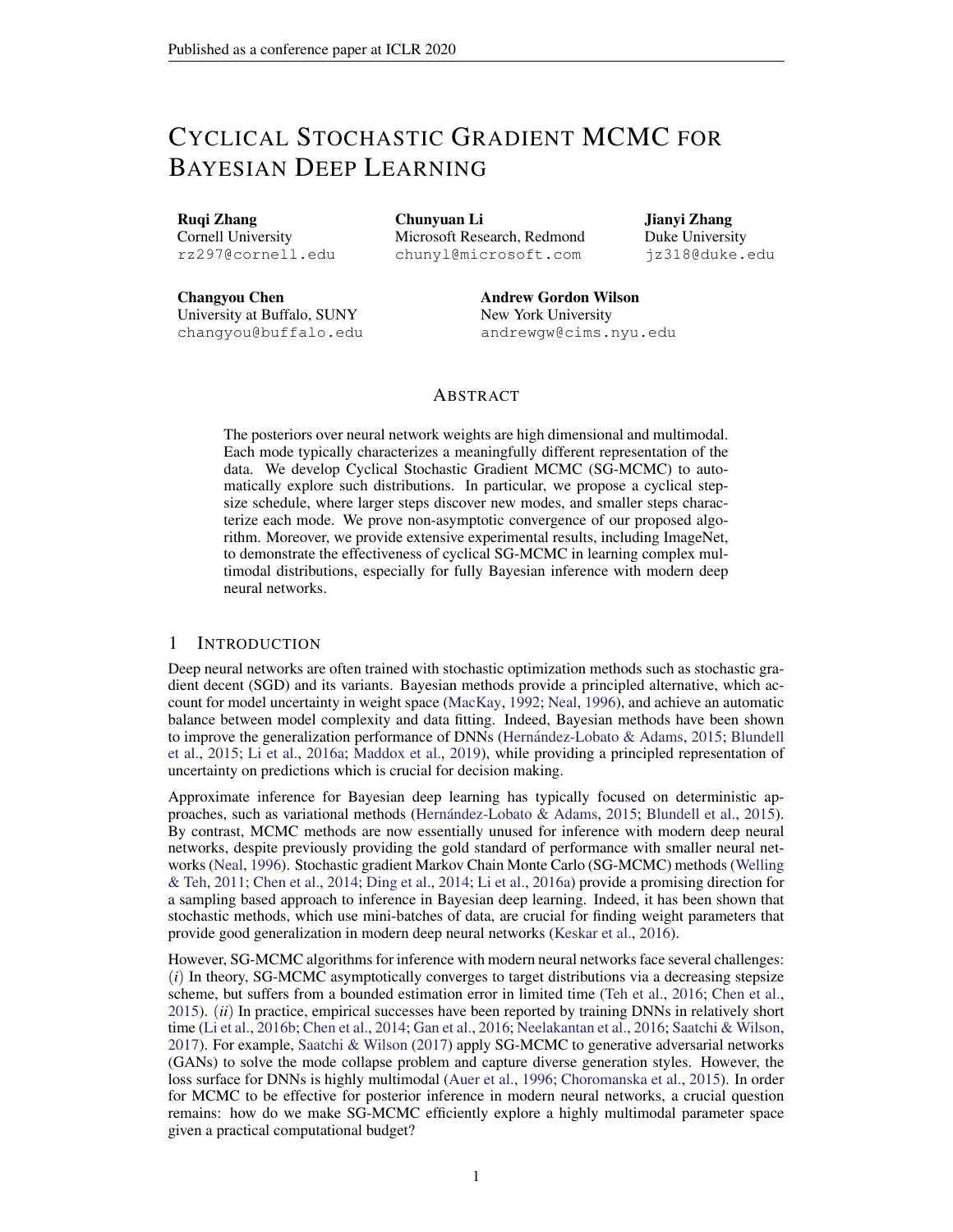#### I.2 HYPERPARAMETERS SETTING IN PRACTICE

Given the training budget, there is a trade-off between the number of cycles  $M$  and the cycle length. We find that it works well in practice by setting the cycle length such that the model with optimization methods will be close to a mode after running for that length. (e.g. the cycle length for CIFAR-10 is 50 epochs. The model optimized by SGD can achieve about 5% error after 50 epochs which means the model is close but not fully converge to a mode after 50 epochs.) Once the cycle length is fixed,  $M$  is fixed. needs tuning for different tasks by cross-validation. Generally, needs to be tuned so that the sampler has enough time to reach a good region before starting sampling.

|               | $= 0.8$<br>$M = 2$ : | $M = 5$ ; $= 0.8$ | $M = 4$ ; $= 0.7$ | $= 0.9$<br>$M = 4$ : |
|---------------|----------------------|-------------------|-------------------|----------------------|
|               | −……                  | T.J.              | 4.08              | 4.34                 |
| Parallel SGLD | ۔ 49.ر               | .38               |                   |                      |

Table 6: Comparison of test error (%) between cSG-MCMC and parallel algorithm with varying values of hyperparameters on CIFAR-10.

# J TEMPERING IN BAYESIAN NEURAL NETWORKS

Tempering is common in modern Bayesian deep learning, for both variational inference and MCMC approaches (e.g., Li et al., 2016a; Nguyen et al., 2017; Fortunato et al., 2017). In general, tempering reflects the belief that the model capacity is misspecified. This combination of beliefs with data is what shapes the posterior we want to use to form a good predictive distribution.

Although we use the prescribed temperature in pSGLD (Li et al., 2016a) for all neural network experiments in the main text ( $T = 0.0045$ ), we here investigate the effect of temperature T on performance. We show negative log-likelihood (NLL) and classification error as a function of temperature on CIFAR-10 and CIFAR-100 using cSGLD with the same setup as in Section 5.2. We consider  $T \n\supseteq [1/0.5/0.1/0.05/0.01/0.005/0]$ . Figure 6 and 7 show the results on CIFAR-10 and CIFAR-100, respectively. On CIFAR-10, the best performance is achieved at  $T = 0.1$  with NLL 0.1331 and error 4.22%. On CIFAR-100, the best performance is achieved at  $T = 0.01$  with NLL 0.7835 and error 20.53%. We find that the optimal temperature is often less than 1. We hypothesize that this result is due to the model misspecification common to neural networks.

Indeed, modern neural networks are particularly overparametrized. Tempering enables one to use a model with similar inductive biases to a modern neural network, but with a more well calibrated capacity (which is especially important when we are doing Bayesian integration instead of optimization). Indeed, we show that by sampling from the tempered posterior, we outperform optimization. Learning the amount of tempering by cross-validation is a principled way of aligning the tempering procedure with representing a reasonable posterior. We have shown that sampling with cSGMCMC with tempering helps in terms of both NLL and accuracy, which indicates that we are finding a better predictive distribution.



Figure 6: NLL and error  $(\%)$  as a function of temeprature on CIFAR-10 using cSGLD. The best performance of both NLL and error is achieved at  $T = 0.1$ .